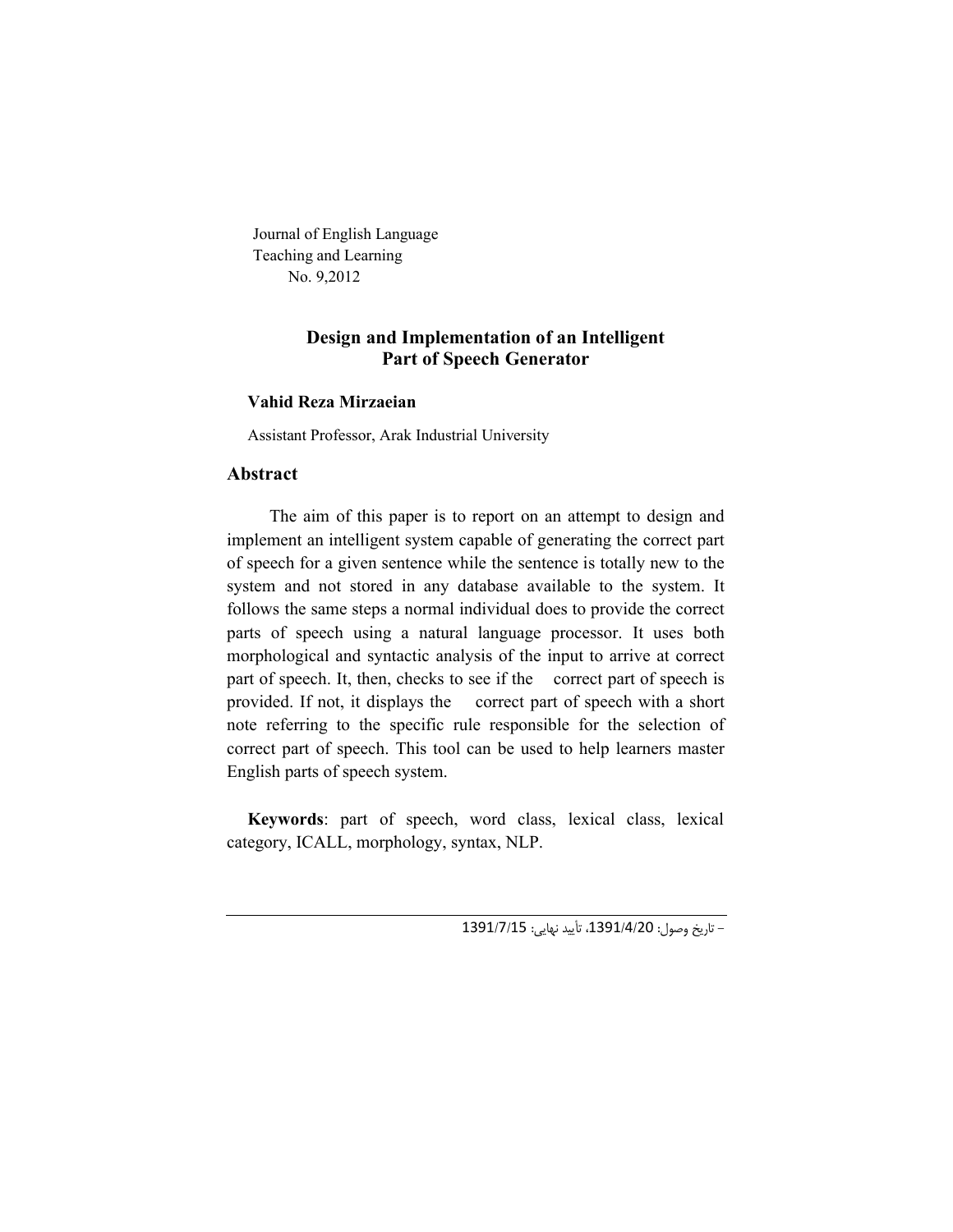### **Introduction**

 Developing an ICALL (Intelligent CALL) system follows a completely different direction. We are nearing the end of an era in which language training software is confined to let us say a list of vocabulary items to be taught. Due to advances in computing industry, both teacher and students expect more form the language teaching software. They prefer wide range of coverage instead of providing a simple message, saying the answer is correct or incorrect to a limited number of sentences. This is also in line with advances in learner type saying training should be geared to the student's need, desire and his mental capacity. For instance, a typical vocabulary software nowadays should give personalized settings designed for variety of users. The user should have freedom to choose words he likes to learn and also the level of difficulty should be based on student's mental capacity.

One of the promising areas in this field is the advances made in Natural Language Processing (NLP). NLP components should be incorporated into language teaching software. So it is the inclusion of this NLP technology (intelligent factor) which changes the CALL application into an ICALL one. Such applications that are called intelligent have, although relatively rare, already entered the scene of computer assisted language learning (Wood 2008, Heift and Shulze 2007, Amaral and Meurers 2008). However, the recent ICALL workshop during CALICO 2008 conference indicates that there is a lot to be done in this area.

As demands for more versatile language teaching applications increase, so does the job of software developers producing them. Developing NLP engines capable of parsing numerous unpredicted natural sentences is highly difficult. To improve the quality of taskbased synchronous computer-mediated communication (CMC) (Dickinson et al. 2008) designed a parser-based system that provided feedback on particle usage for first-year L2 Korean learners while they chatted in CMC. Both to facilitate the use of a new orthography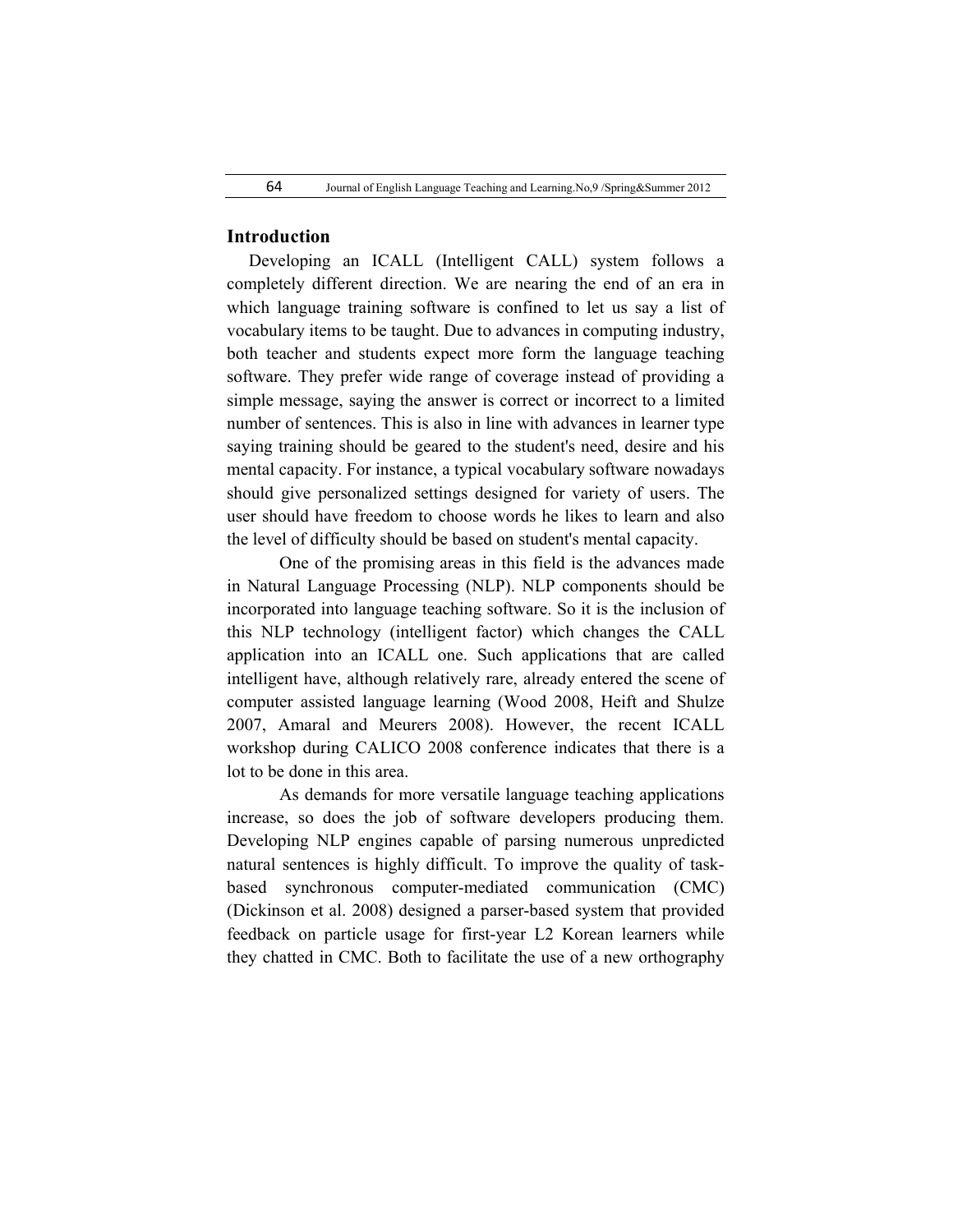by beginning learners and to make processing feasible for the ICALL, they guided the content of the activity by using picture-based information-gap tasks and a game record. A word bank was also used to control the range of allowable learner input. In another similar project, (Chang et al. 2008) developed an online collocation aid for EFL writers in Taiwan, aiming at detecting and correcting learners' miscollocations attributable to L1 interference. Their system used natural language processing techniques to segment sentences in order to extract V-N collocations in given texts, and to derive a list of candidate English verbs that shared the same Chinese translations via consulting electronic bilingual dictionaries. The system with the aid of a reference corpus was able to pinpoint the miscollocations and provide the learner with adequate collocations that the learner intended to write but misused.

Providing intelligent feedback on learners' errors has attracted considerable interest from both language teachers in general and second language acquisition (SLA) researchers in particular. Computer-assisted language learning also provides ample opportunities to test the feasibility and usefulness of feedbacks given to students. However, the students are limited in the range of possible responses the may offer to a language teaching software. Generally speaking, the more freedom is given to the student, the more complex the software will turn out to be. A key solution to this problem is the inclusion of a natural language processing (NLP) component (Heift and Shulze 2007).

Due to their flexibility in parsing any input given by the students, ICALL systems are very promising in dealing with a wide range of input not stored exactly in any database available to them. The NLP component can provide detailed linguistic analysis of the student input and suggest possible corrections. Faced with a nonnative input full of mistakes in all the areas of language, these systems are able to analyze the input and provide insight on the nature of the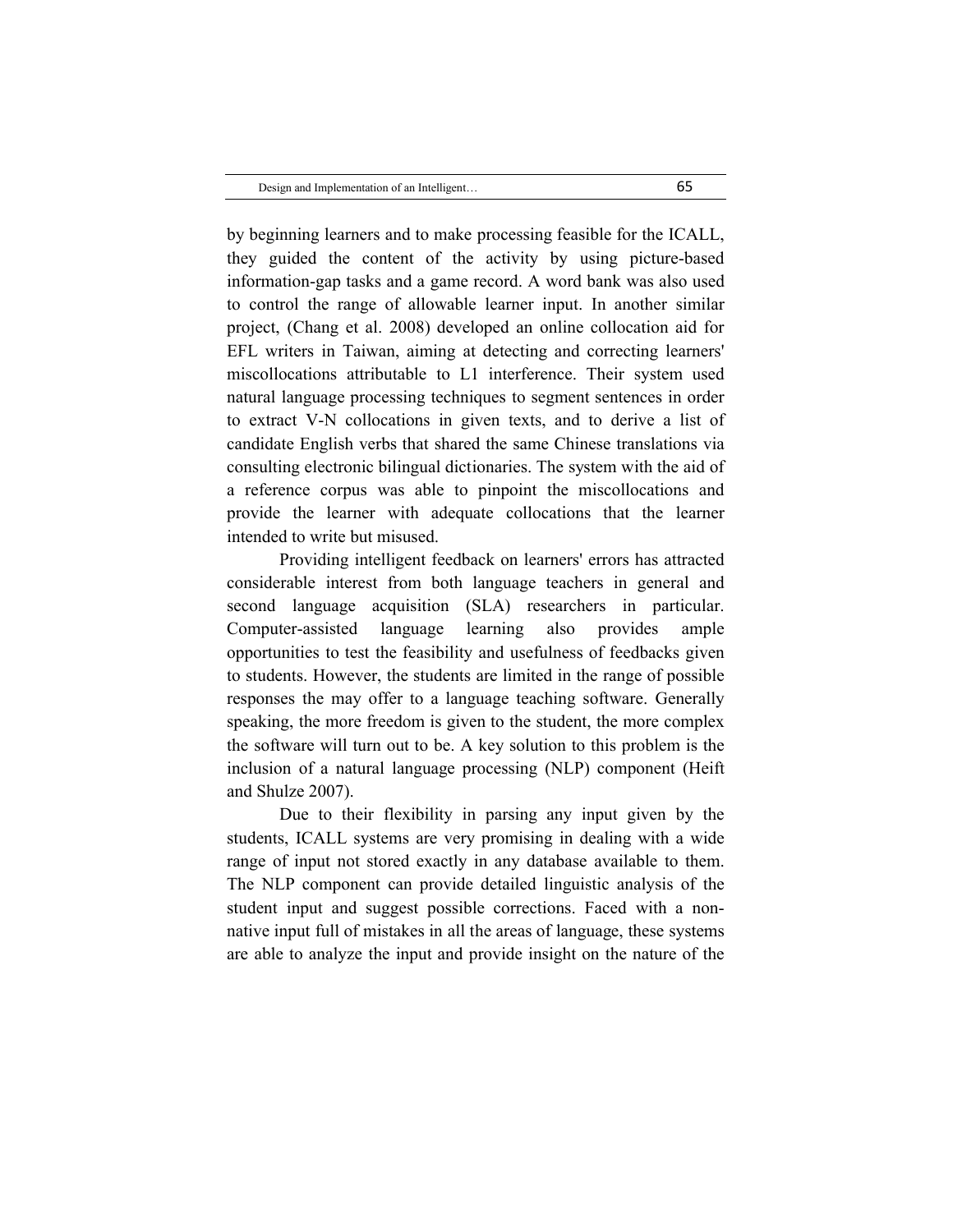error to both teachers and students (Heift and Nicholson 2001). This paper reports on an Intelligent CALL system capable of providing the correct part of speech by the use of an NLP engine.

## **Related work**

"Natural language parsers take written language as their input and produce a formal representation of the syntactic and sometimes semantic structure of this input." (Schulze 2001) Lack of progress in some areas of CALL such as ICALL can be attributed to the lack of linguistic modelling and insufficient deployment of natural language processing techniques (Levy 1997). This is true since there are few CALL applications incorporating NLP techniques (Schulze 2001).

In a conference held in 1997 whose proceedings appeared in (Nerbonne, Jager and van Essen 1998), (Carson-Berndson 1998), (Witt and Young 1998) and (Skrelin and Volskaja 1998) reported on three successful applications in the field of pronunciation (phonology). GLOSSER and COPERNICUS were two projects upon which a number of papers were based in the conference demonstrating the use of language processing tools in the field of CALL. Other CALL projects in the conference were RECALL, a "knowledge-based error correction application" (Murphy, Kruger and Griesz 1998) and the development of a tool for learning Basque as a foreign language (Diaz de Ilaranza, Maritxalar and Oronze 1998). The latter project relied on a spell-checker, morphological analyzer, syntactic parser and a lexical database for Basque and the authors reported on the development of an interlanguage model.

In 1999, a conference was held at UMIST, Manchester, investigating the role of NLP in CALL. The proceedings were published in 1999 as a special issue of ReCALL. (Tschichold 1999) discussed strategies to improve the success rate of grammar checkers; (Menzel and Schroder 1999) described error diagnosis in a multi-level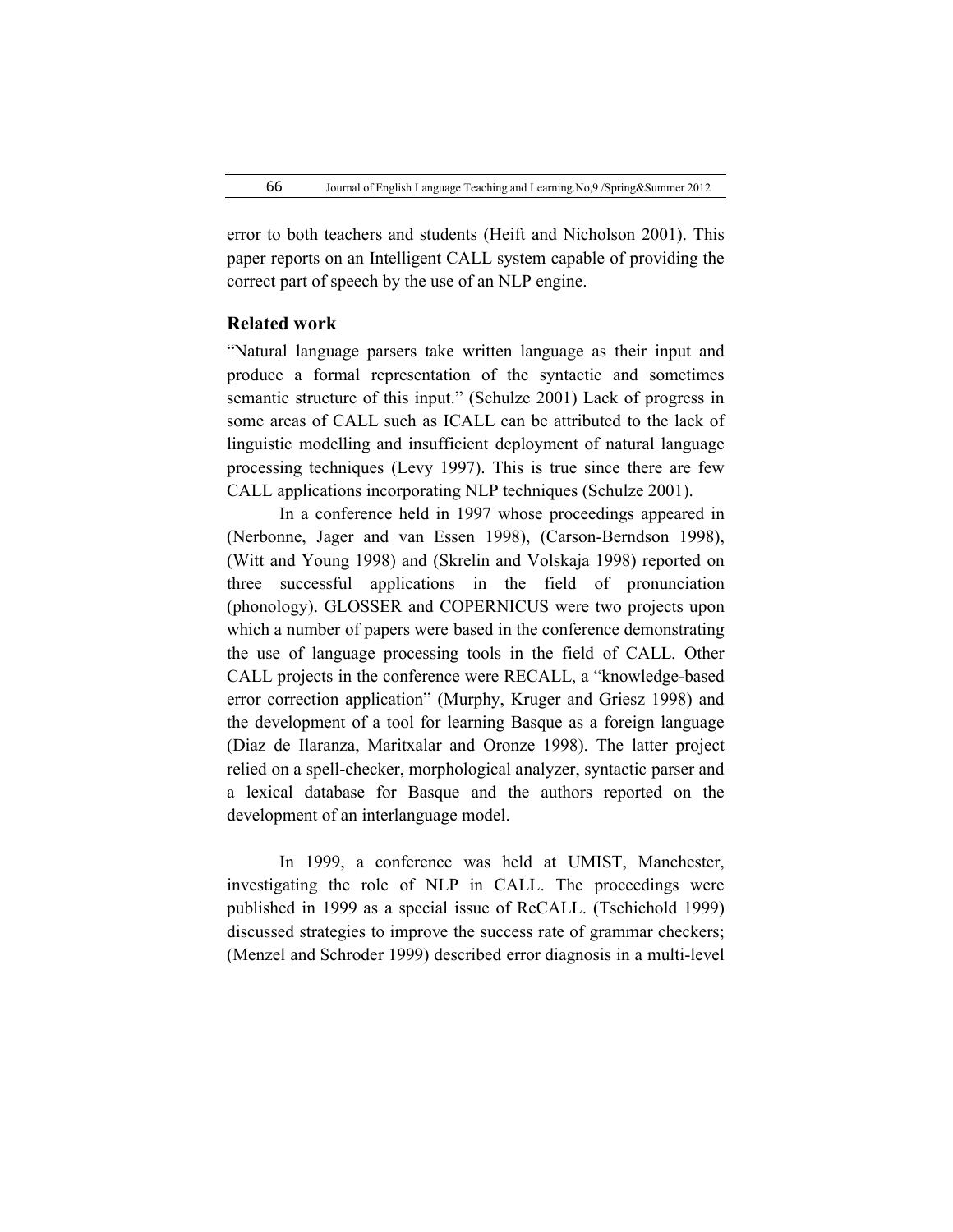representation; (Visser 1999) introduced CALLex, a program for learning lexical functions; (Ilarraza et al. 1999) described aspects of IDAZkide, a learning environment for Spanish learners of Basque. (Foucou and Kubler 1999) presented a web-based environment for teaching technical English to students of computing. Exercises were based on a corpus compiled from a number of help pages, frequently asked questions (FAQ), etc.

(Heift and Nicholson 2000), implemented a parser-based CALL system for German using Java applets interacting with a web server which preprocessed Java/HTML input. The system, using HPSG (Head-driven Phrase Structure Grammar) as its underlying grammatical formalism, differed from the traditional approach by permitting the grammar to freely generate as many parses as it could and using separate pedagogic principles to select the appropriate interpretation and response. The system tightly integrated the student model into the process of selecting the appropriate interpretation and generating a response tailored to the students' level of expertise.

A Greek system using a similar architecture and language processing approach also relied on buggy rules -- rules that describe grammatically ill-formed input. These rules were triggered when the rules for well-formed input failed. (Heift and Nicholson 2000)

(Chen, Tokuda and Xiao 2002) developed an effective learner model for a template-structured ICALL system for Japanese-English Writing skills which was reinforced by an efficient matching algorithm and a POST parser. Later, as a step towards implementing a human language teacher, they developed a template-based on-line ICALL system capable of automatically diagnosing learners' freeformat translated inputs and returning error contingent feedback.

(Dansuwan et al. 2001) also designed a Thai learning system to help learners acquire Thai word order system. The system facilitated the lessons on the web using HTML and Perl programming which interfaced with Natural Language Processing (NLP) by means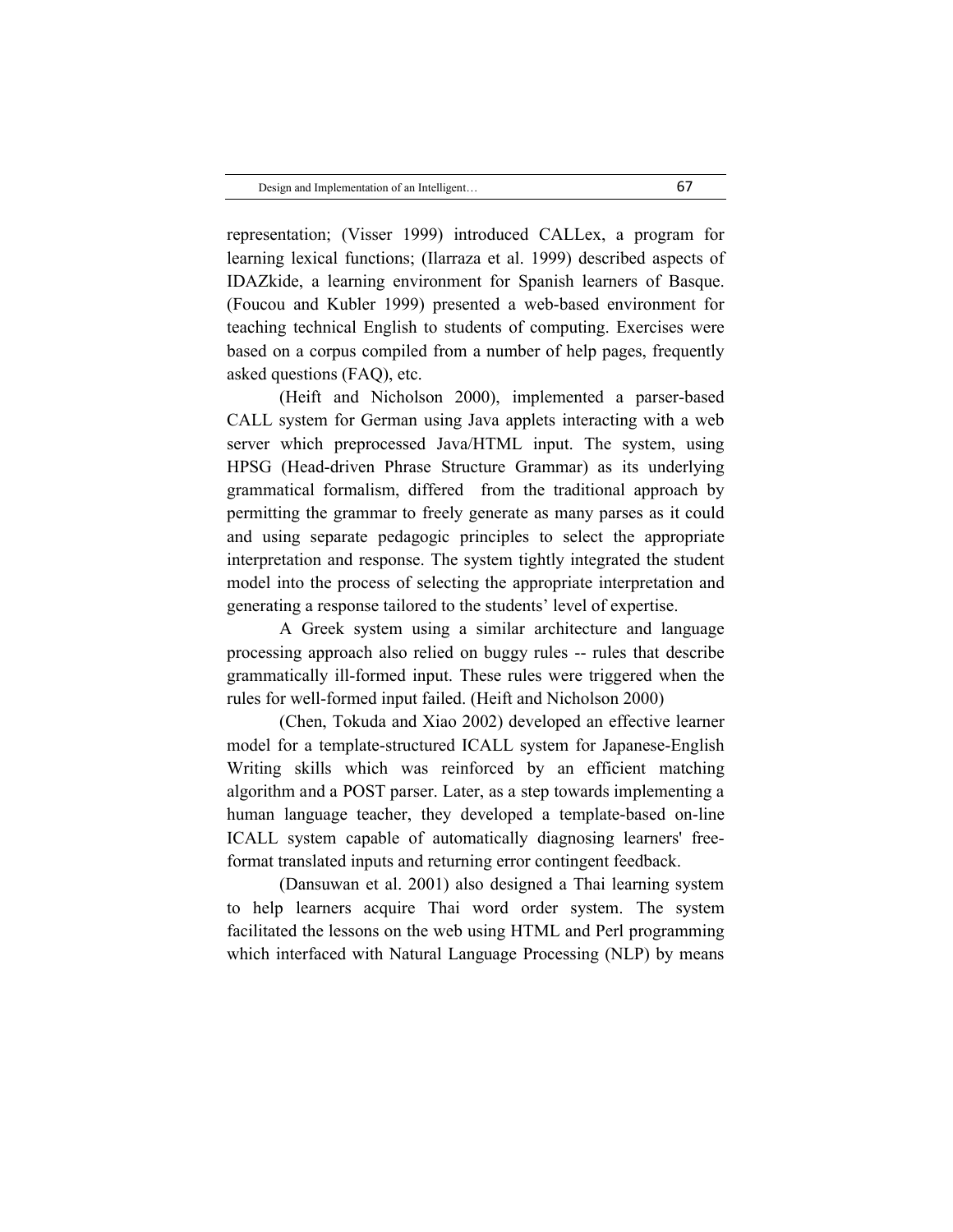of Prolog. The system introduced an easily understandable presentation of a sentence structure by indicating syntactic trees and case grammar principles. The results of the evaluation showed that the system had an effective user interface and handled learner's input efficiently.

(Shaalan 2005) described the development of an intelligent computer-assisted language learning system for learning Arabic. His system could be used both by students of Arabic at primary schools and those learning it as a second or foreign language. It used NLP techniques to parse Arabic language. To make benefit from ICALL, (Dickinson et al. 2008) designed a parser-based system that provided feedback on particle usage of first-year L2 Koeran learners. The material also included activities using picture-based information-gap tasks and game records to control the range of allowable learner input by using a word bank.

 This list of recent examples of CALL applications that make use of parsing techniques is by no means exhaustive. These examples not only illustrate that research in parser-based CALL is vibrant, but also that parsing techniques have an important contribution to make in the further development of CALL.

# **System Architecture**

As Figure 1 illustrates, the user enters a sentence containing a blank space into the system. Next, the student is prompted to provide a vocabulary item for the blank space. They system checks the item and if it is acceptable for the blank space, it will provide the same item with a message saying the given word is correct. However, if the given word is not a correct word form (adjective, adverb, verb or noun), the system provides the correct word form with a rule describing why the correct word form has been selected.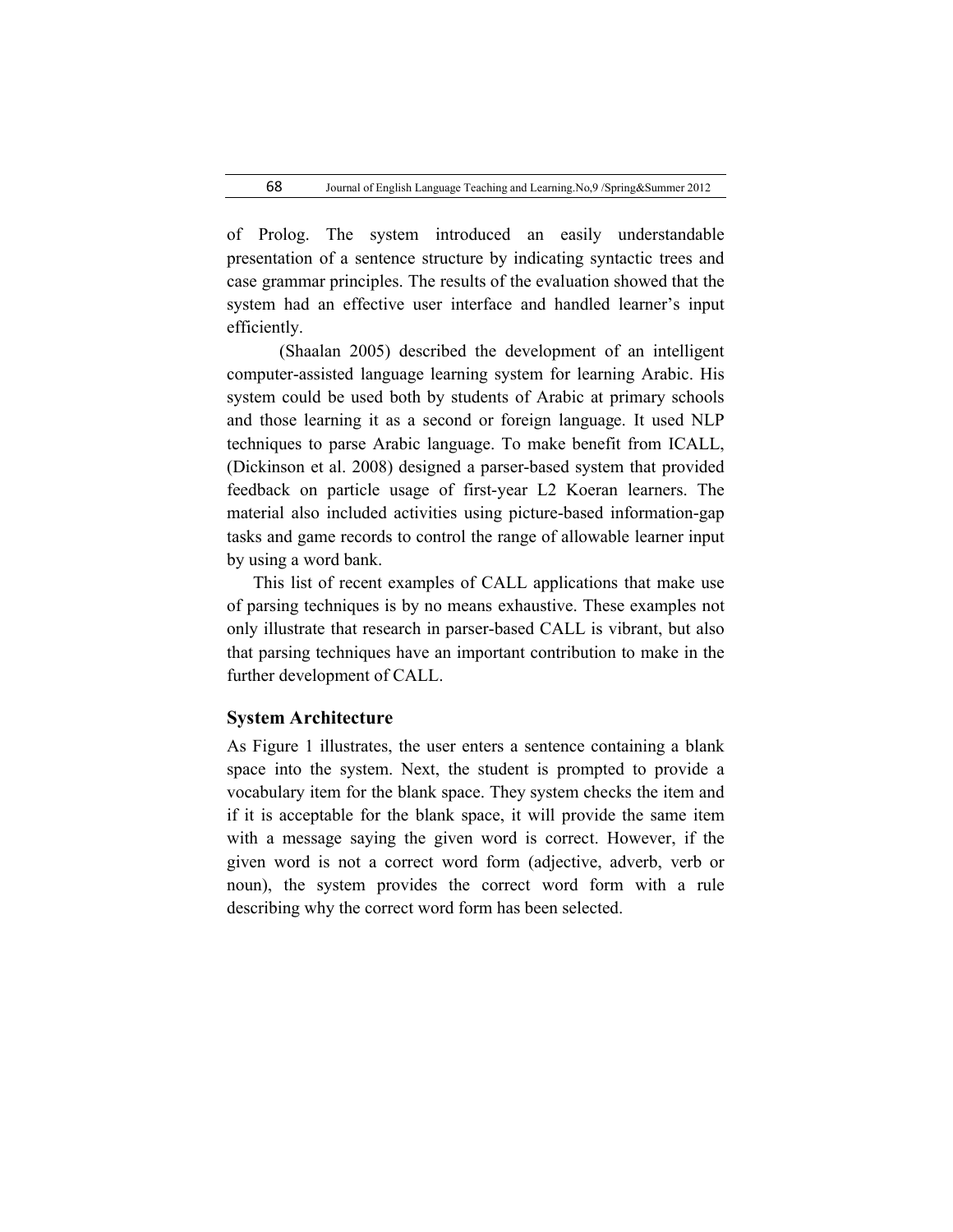

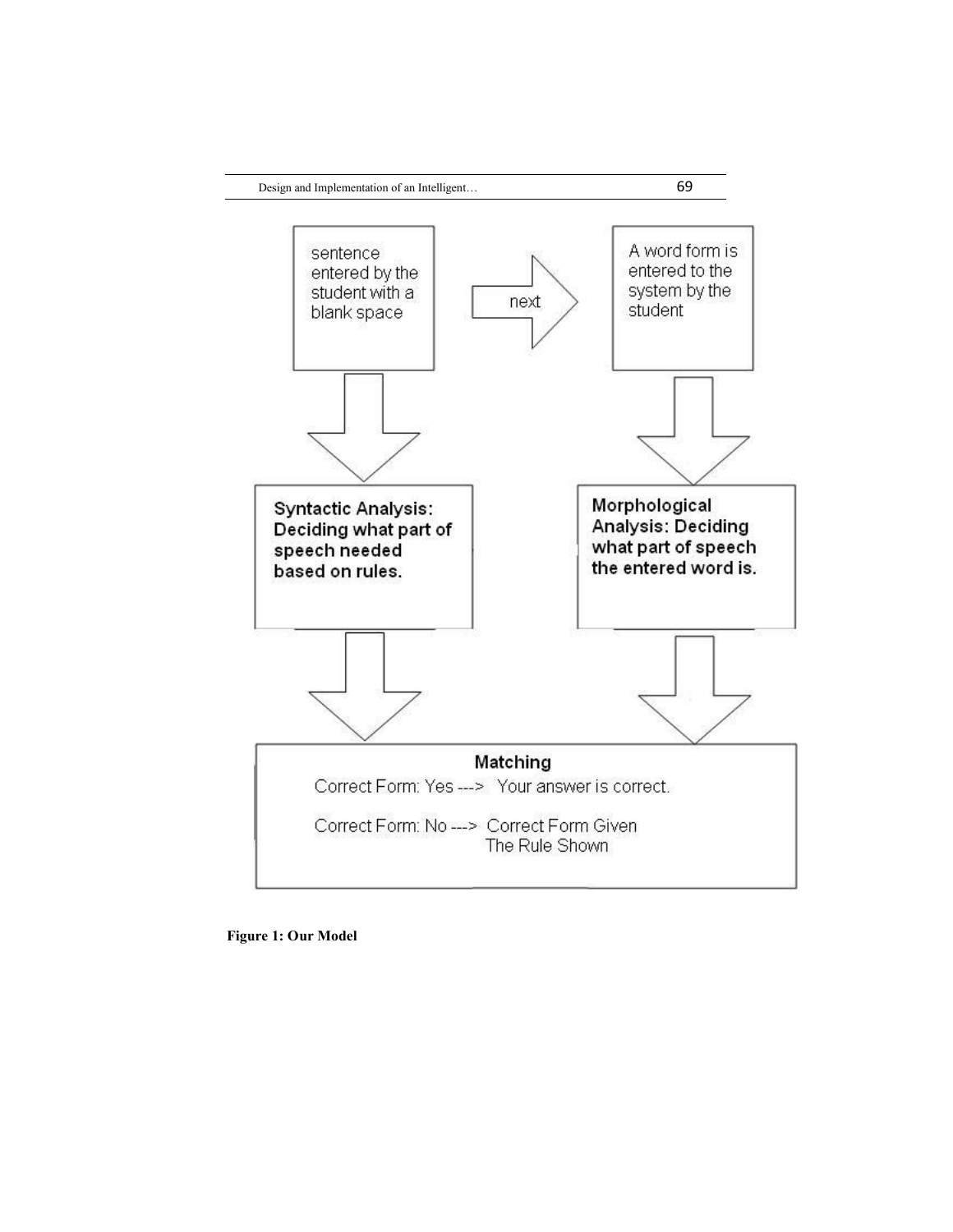# **The System's Grammatical Formalism**

The choice of grammatical framework in ICALL has important implications for both research and development . ICALL applications have used a large variety of grammatical frameworks in different projects over the last 30 years (Heift and Shulze 2007). The term grammatical framework has been used a generic term covering different formal grammars. Such concentration on formal grammar is necessary since only a mathematical approach can facilitate an implementation of this grammar in ICALL systems (Schulze 1998). One of the major works devoted to this issue is a paper by (Matthews 1993) in which he lists eight grammar frameworks used until then in ICALL. He realizes the importance of the grammatical framework for an ICALL system because of a crucial decision for the facilitation of CALL and SLA research. He argues for 'choosing a formalism that potentially meshes with SLA' (Matthews 1993). He sketches three criteria (pp. 9–13) that ought to inform the decision of selecting a grammatical framework for an ICALL system:

- **computational effectiveness**: describing the criterion of successful computational implementation of the grammatical framework, which needs to be associated with a formalism and an efficient parsing algorithm;
- **linguistic perspicuity**: referring to the necessary descriptive power of a grammatical framework, a descriptive power which needs to go beyond the adequate description of a few selected linguistic phenomena;
- **acquisitional perspicuity**: capturing another role of grammar frameworks namely their contribution to the explanation of the acquisition and the development of L2.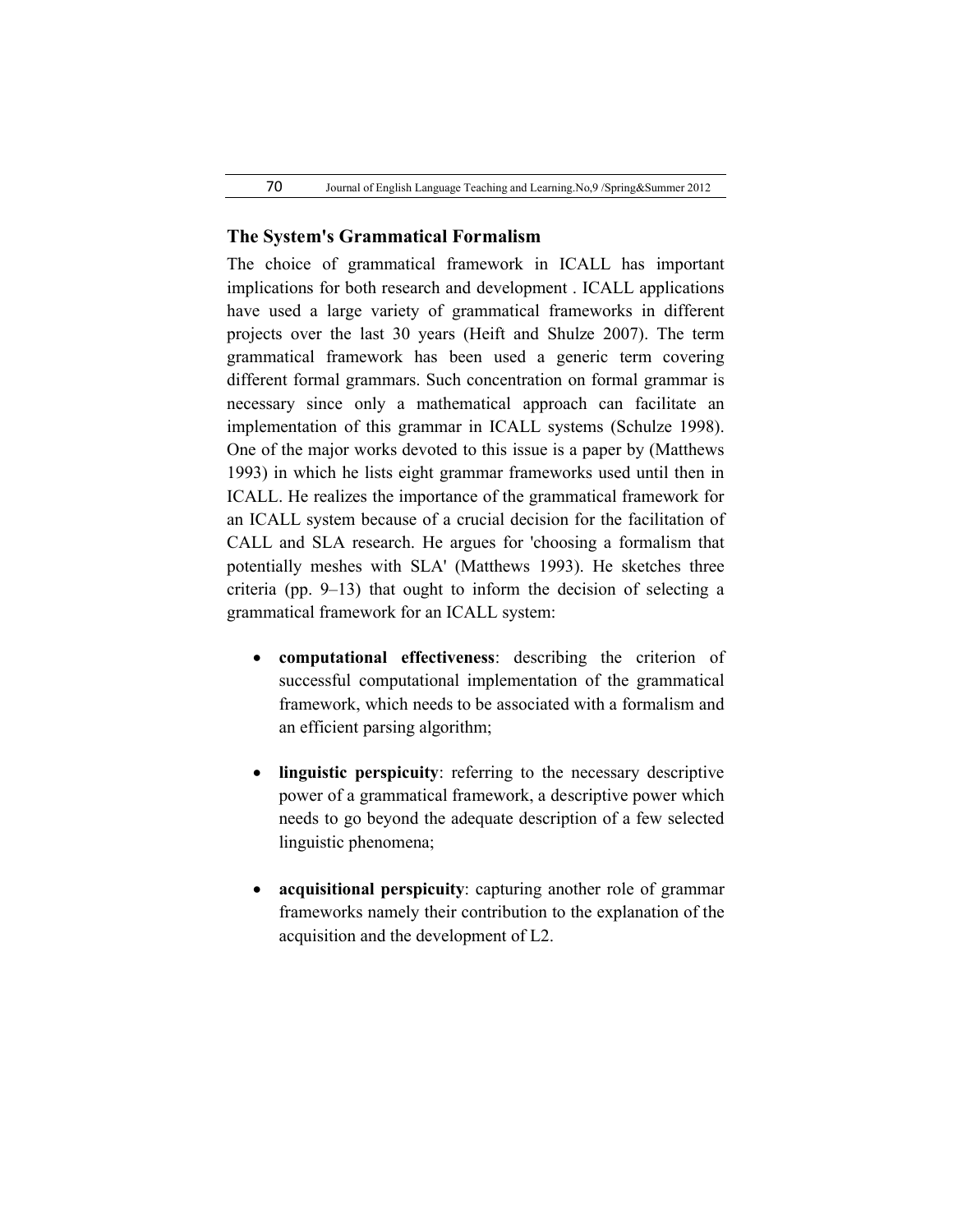Since our system had to have both a morphological analyzer to determine and provide the correct part of speech and a syntactanalyzer to determine which part of speech is needed for a given sentence, experiments with different grammatical formalisms were performed (Mirzaeian 2008). At the end, a combination of CM (Categorial Morphology) for morphological analysis and HPSG, for syntactic analysis was adopted.

## **Part of Speech (Word class)**

According to the Encyclopedia of Language and Linguistics, the word-class system (or part of speech) of a language is a classification of the individual elements that make it up, viz., words, in terms of properties that determine their use in syntax and their contribution to meaning. (Anward 2006) More specifically, it refers to a linguistic category of words, defined by syntactic and morphological behavior of any lexical item. In addition, there are open word classes constantly acquiring new members through different linguistic processes, and closed word classes, which as the name suggests, occasionally, if ever, acquire new members. The first group includes mainly nouns, adjectives, adverbs and verbs, and the latter includes everything except the four types mentioned.

Although traditional grammarians have divided English words into main eight categories namely, nouns, pronouns, adjectives, verbs, adverbs, prepositions, conjunctions and interjections, based on function, more specific categories and subcategories have been introduced by modern linguists. In language teaching, part of speech exercises, the main concern of this article, are exercises in which students are asked to provide correct part of speech of a given word mainly limited to the open word class i.e. nouns, adjectives, adverbs and verbs.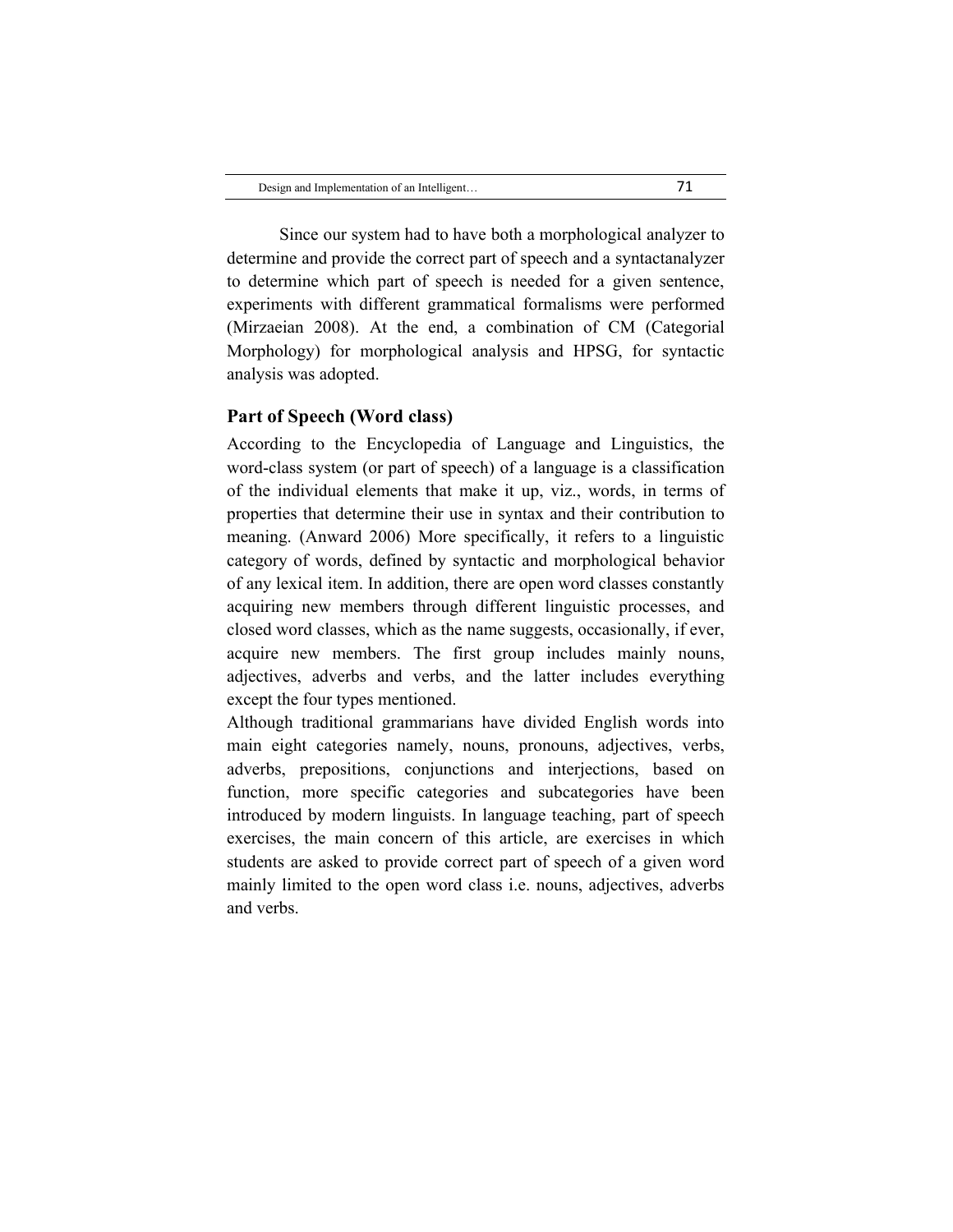In books published for Persian students of English, exercises of this sort are usually provided in three forms as shown in Figure 2. (Mirzaeian 2005, Mirzaeian 2007, Mirzaeian 2009)

## **Type 1: (from Mirzaeian, 2005)**

# **Fill in the blanks with the correct word forms given:**

## *computation, computational, computerize, computer*

A. The .......... requirements necessary to produce the payroll for a large company take a very long time.

- B. People in banking industry try to .......... all aspects of banking
- C. It is a fact that humans cannot perform mathematical operations as fast as ...........
- D. John was graduated from the department of ...........

**Type 2:** *(from Mirzaeian, 2007)*

## **Word Formation:**

| Verb     | <b>Noun</b>                   | Adjective   | <b>Adverb</b> |
|----------|-------------------------------|-------------|---------------|
| Account  | accountant/accounting/account | Accountable | Accountably   |
| Allocate | Allocation                    | Allocated   |               |
| Apply    | Application                   | applicable  | Applicably    |
| Provide  | Provision                     | Provided    | Provisionally |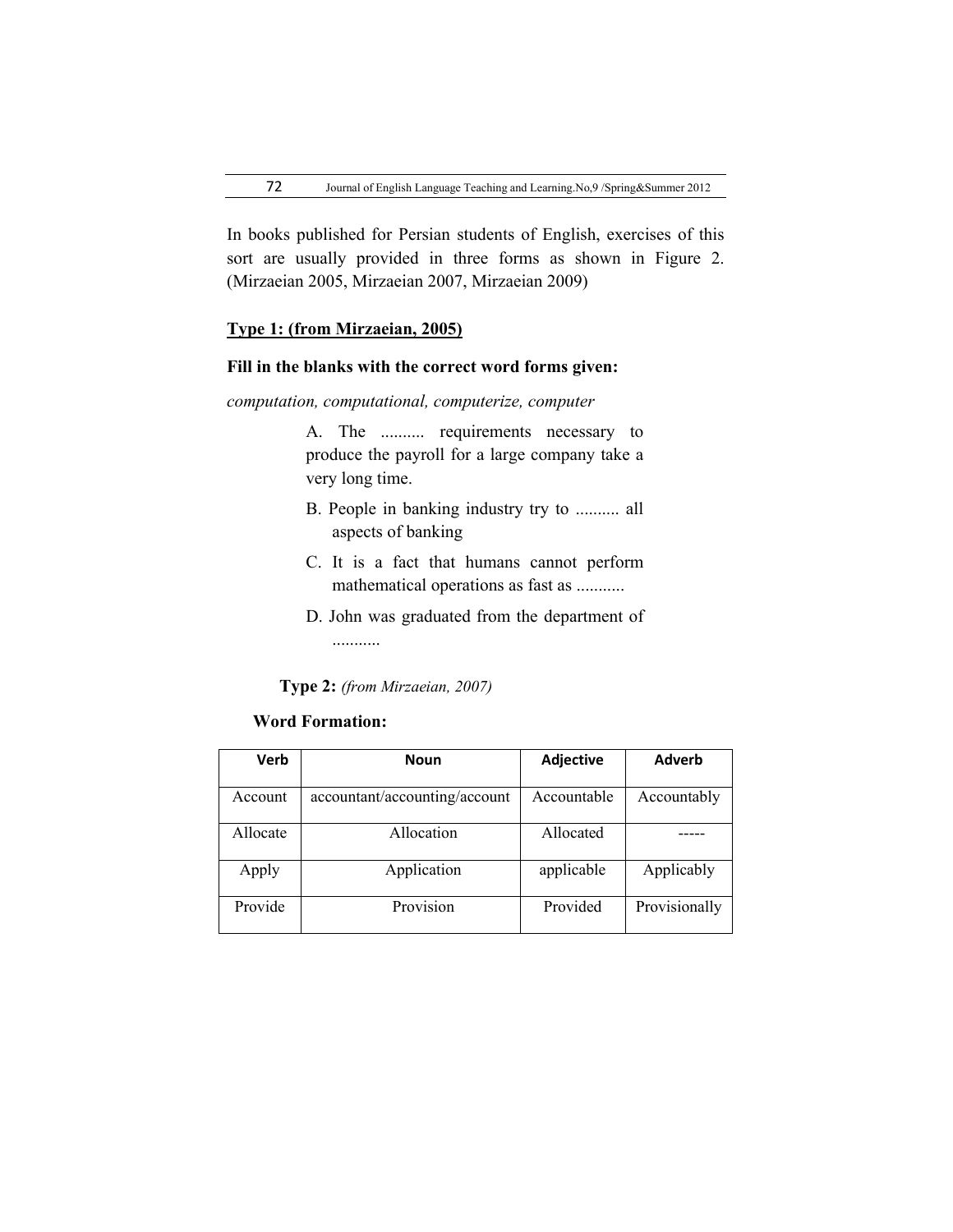# **Now use the correct form of the words given above to complete the following sentences.**

- 1. Reza's brother is a(n) .......... in our company who keeps and examines business records.
- 2. The bank sends me a monthly record of my ...........
- 3. This year the government has .......... a good part of the budget to the improvement of local industries in the country.
- 4. It seemed quite unwise to .......... so much money to buying machinery which produced old-fashioned goods.
- 5. The .......... of the government's budget to the development of industries is something that most citizens appreciate.
- 6. Scientific discoveries are often .......... to industrial processes.
- 7. The .......... of atomic energy to manufacturing has resulted in fast producing of complicated tools.
- 8. The new formula of psychological behaviour is not .......... to our classroom setting.
- 9. The manager agreed to give the workers a raise .......... that they promise to work harder.
- 10. The success of a company depends on the correct use of both financial and human ...........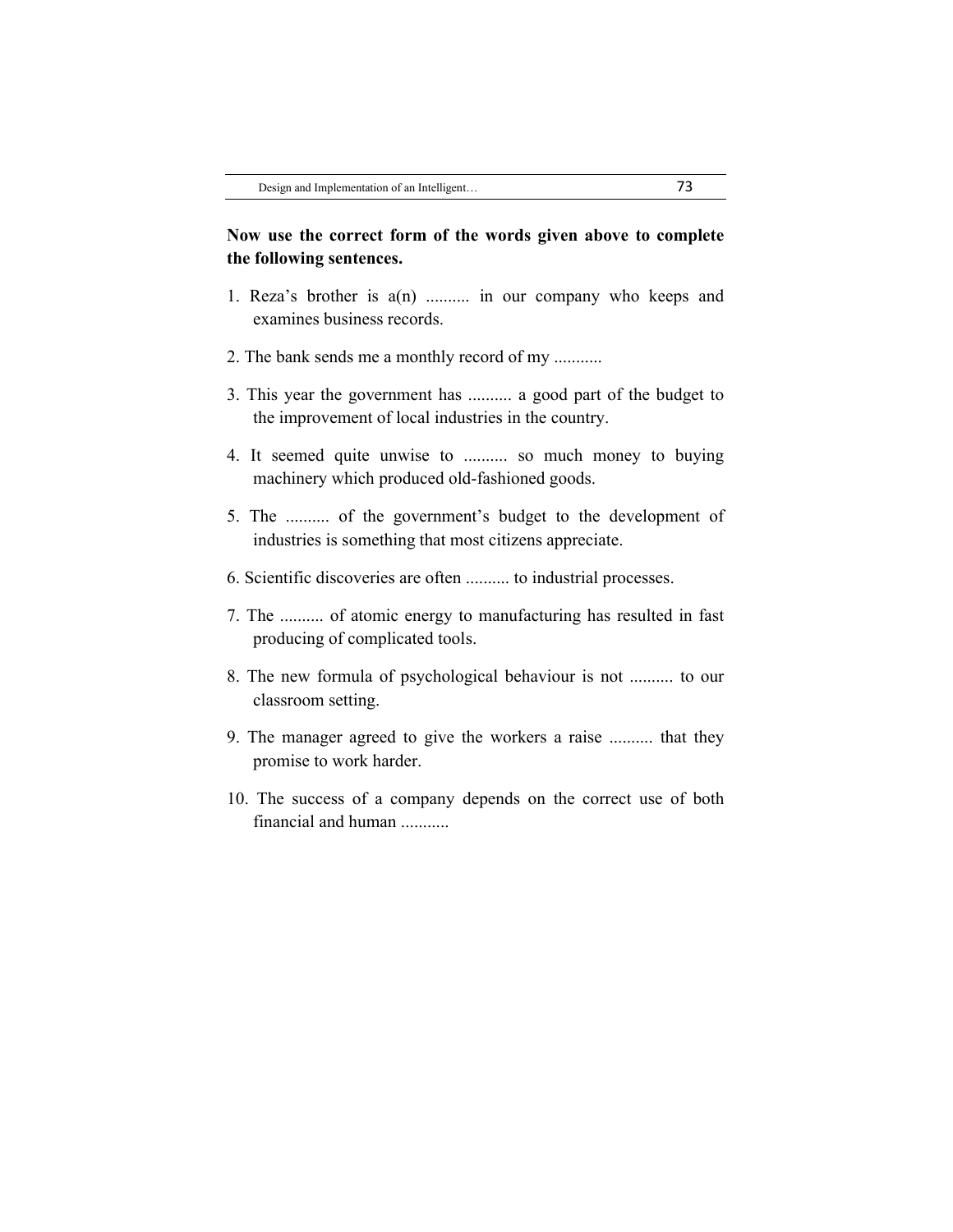**Type 3:** *(from Mirzaeian, 2009)*

**Use the correct form of the word** *'inform'* **in the blank spaces.**

a. I read a very .......... article about operating systems.

b. The article had lots of interesting ...........

c. The news websites always .......... me about world events.

d. The author of the article wrote .......... about operating systems.

#### **Figure 2: Various Part of Speech Exercises**

As we can see, in the first type, different word forms are given and the students are asked to select the correct form for the blank space. In the second type, the students are asked to choose the correct form and put it in the blank space. What makes this exercise different from the previous type is the number of similar items. For instance, when we decide to use a noun, we have to choose between similar nouns. This combines the part of speech knowledge with vocabulary knowledge. Our system cannot handle this second type since it does not have a semantic analyzer to distinguish between different nouns for a given sentence. In the third type, students are asked to provide the correct form on their own and put it in the blank space.

It is clear that the first type is the simplest one since all students have to do is to select the correct form (with the exception of changing singular forms into plural and using the correct form of the verb). In the second type, in addition to the above point, meaning is also involved since the correct word in addition to its meaning has to be provided. In third type, students should provide the correct word form on their own. It means that they should already know that the noun for the verb inform is information.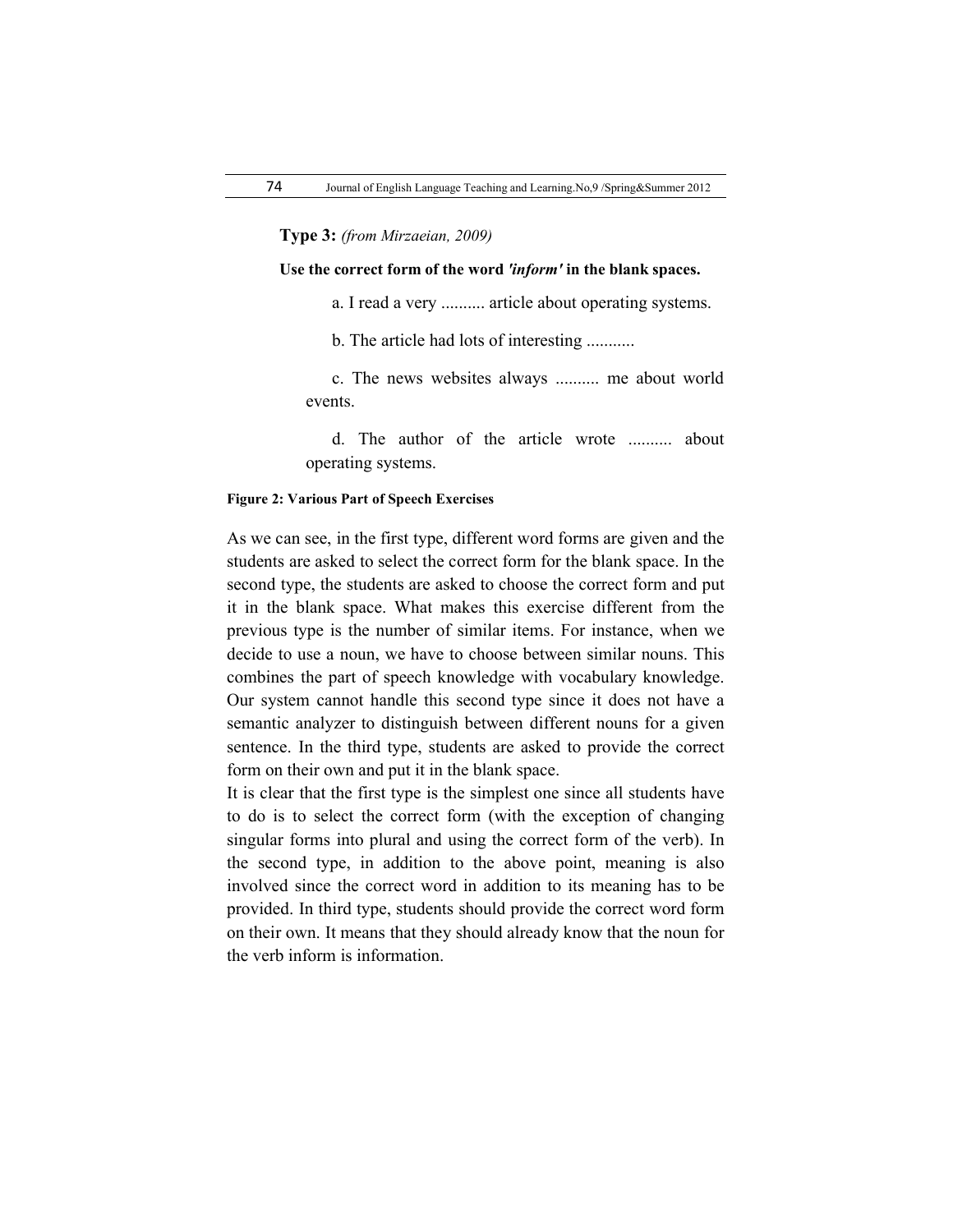## **Our System**

Two approaches can be taken to design a system capable of providing the correct word form for the above exercises.

### **Using a Database**

In this case, all the POS exercises of a given book are stored in the database together with the correct answer. The system has to check the database, match the sentence and provide the correct word form blindly. The advantage of this system is that it can be easily designed and implemented. However, the main disadvantage is that it is incapable of providing correct answer to sentences not stored in the database. As a result, it can only be used with reference to a particular textbook.

## **Using a natural language processing engine**

In this case, we are using an NLP engine which tries to either provide the correct answer or to check the correctness of the provided answer although it does not have access to a sentence database. It means that the sentence with the blank space and the correct word form are new to the system. It tries to solve the problem using an NLP engine. This is the aim of this paper. It shows how we are going to accomplish this task. Our aim here is to create a system capable of solving all the above types of exercises intelligently using the immense power of a natural language processing engine.

## **How does an individual solve POS exercises?**

To enable a computer system to solve these types of exercises, one has to observe closely how a human being solves these exercises using his/her intelligence. First, let's have a look at first type as shown in Figure 2. At the beginning, a student has to identify that in Figure 2,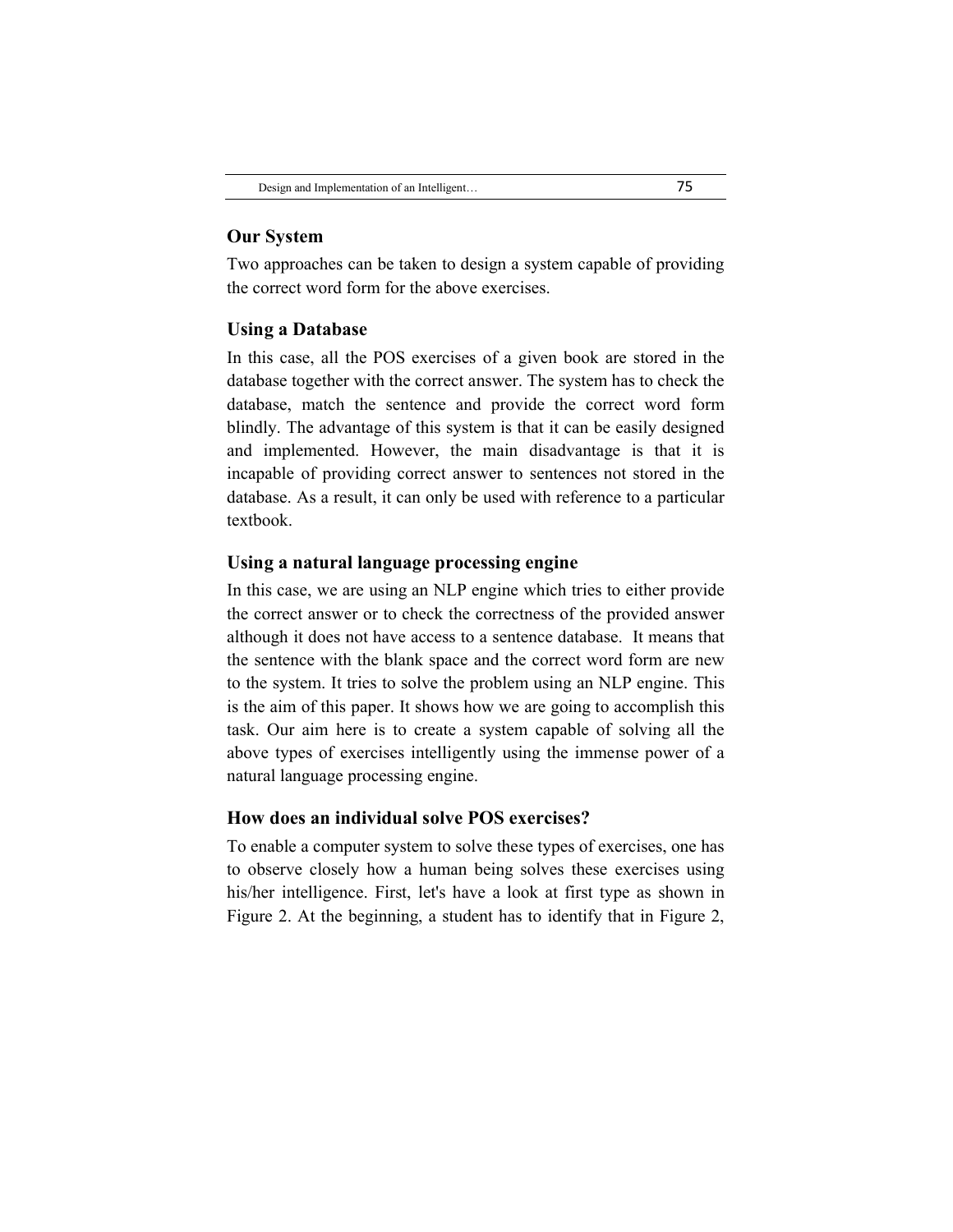the word computation is a noun, and the word computational is an adjective. This is called morphological analysis.

## **Morphological Analysis**

To computationally implement morphological analysis, we have two choices. The first strategy to adopt is to store all word forms in a database. For instance we can store the word *inform* as noun, *information* as a verb etc. We should also store singular and plural forms as well as different verb forms. This makes our database huge since every word form has to enter the database. The second strategy is to store the words and affixes separately. This is the approach we have adopted.

In ourapproach, our lexicon (the dictionary file to be specific) contains a set of words and affixes, with the process of combining the two mediated by a set of morphotactic rules based on categorial morphology which operate in much the same way as the classical 2 level rules of (Koskiennemi 1985). All the necessary information is included in the definition of the words and affixes. For instance, the word *inform*normally subcategorize for different kinds of affixes such as –*ation*, -*ative* –*atively* etc. These affixes have to appear in a given order. The stem has a subcategorization requirement which contains the feature structure of the affix the stem needs in order to form sublexical signs of the next higher order. This sublexical sign in turn subcategorizes for an affix of a certain kind. This process continues until the sign requires no more affixes and thus is morphologically saturated.

Our system normally relies on the interaction of two distinct sets of information: firstly, a dictionary storing information about lexical signs, and secondly, a set of rules and principles governing the possible combinations of lexical signs available. It will be more efficient to store morphemes in the dictionary and extend the set of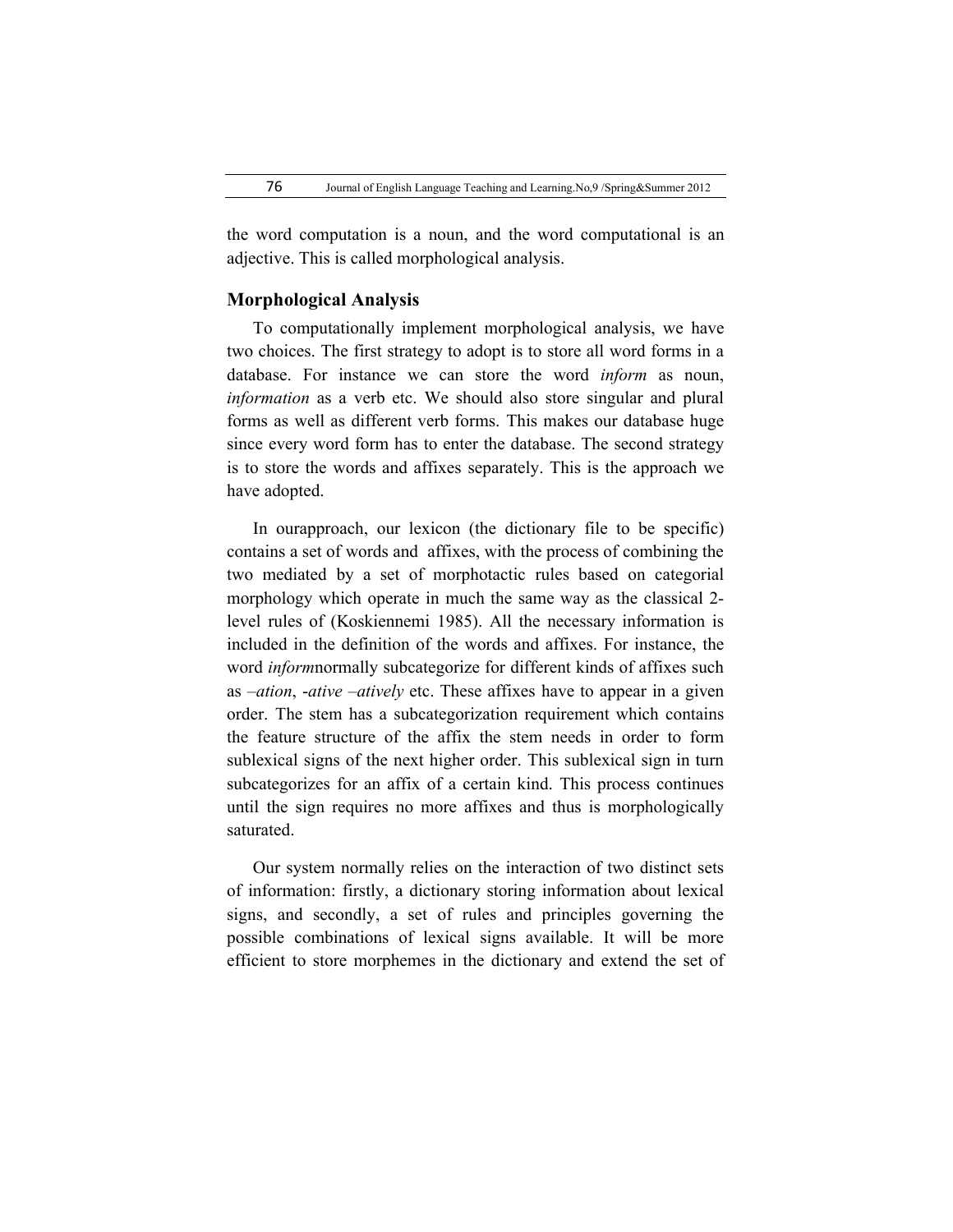| Design and Implementation of an Intelligent |  |
|---------------------------------------------|--|
|                                             |  |

governing rules and principles in such a way that they cover not only the possible combinations of lexical signs within sentences, but also the combination of smaller linguistic units to create lexical signs. Although this approach requires an extended set of grammatical rules because morphological rules have to be added to the syntactic rules, it has advantages in at least two respects: the dictionary will be more concise and consequently more easily maintainable, and it can be shown the grammatical information lexical signs have is rulegoverned to a large extent. It has to be noted that the formation of morphological structures can be described with a few categorial rules which the system uses. We store the word *inform* as an entry in our system (Figure 3). We also store each *suffix* separately (Figure 4). Using morphological rules, (Figure 5) the system can combine *inform*with *-ation* to make the noun *information*. The system can also generate the plural nouns from singular nouns as well as different verb forms if the need arises. Figure 6 shows the entry for the plural maker *'s'* in English. For a list of suffixes gathered for this study, please refer to appendix 1.

```
"inform" $$ X lextype verb(d) delayed vtype(X, valency(2, [agent,
v)) :-
```
verb(X).

#### **Figure 3: The entry for the word 'inform'**

```
"ation" $$ X :-
affix@X<-> *1,
    X \leq [noun, suffix, common noun],
affixes@X<-> [AGR],
subject@X<> nom,
```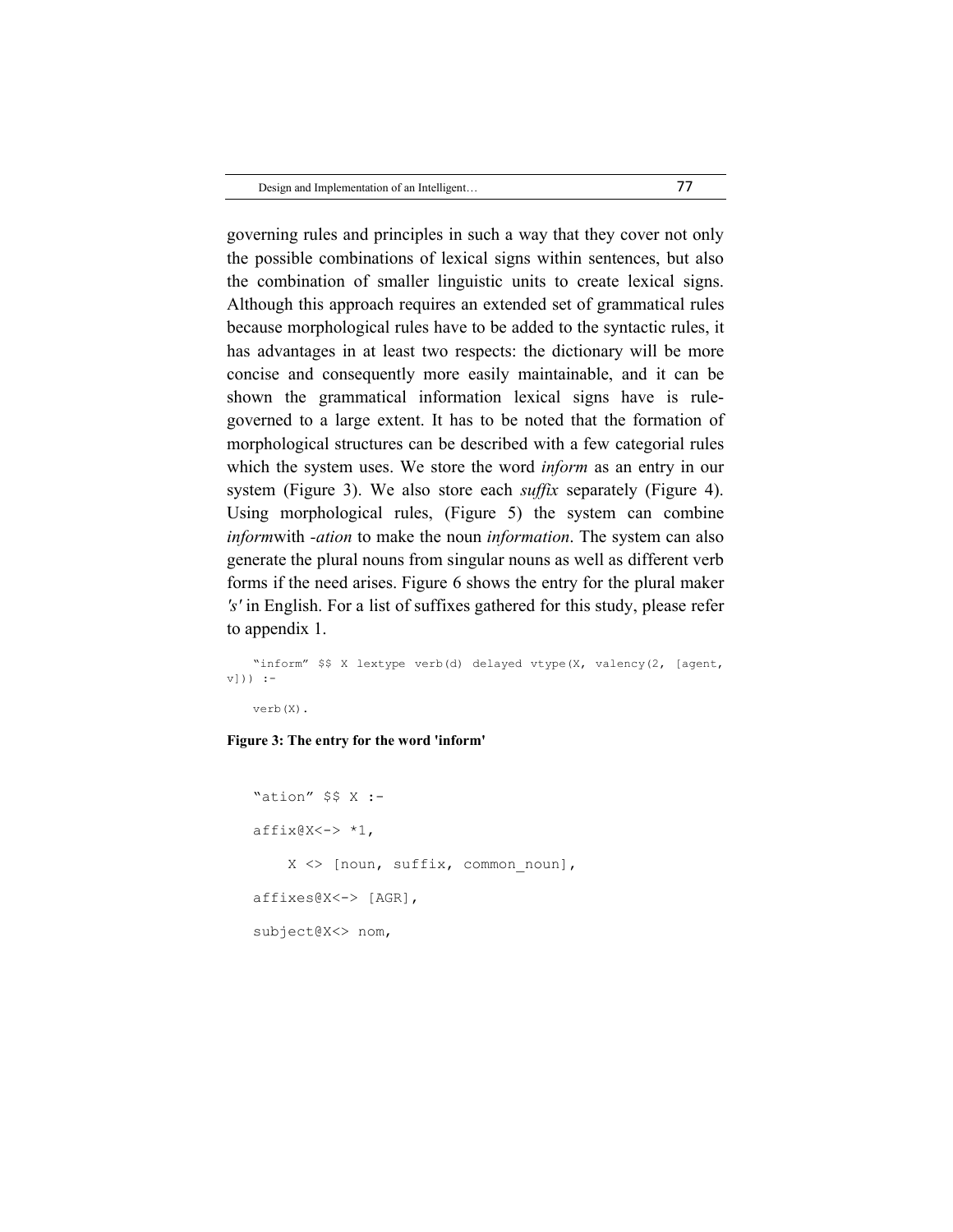```
dir@AGR<>xafter,
   affix@AGR<-> *agr,
   [syntax, lex_type]@AGR <-> [syntax, lex_type]@X.
Figure 4: The entry for suffix '-ation'
   needsFirstAffix(X) :-
   affixes@X<-> [A1],
       affix@A1 \leq -\rangle *1,[lex_type, branch, syntax, uses]@X
   <-> [lex_type, branch, syntax, uses]@A1.
```
### **Figure 5: A typical morphological rule**

```
"s" $$ X :-
affix@X<-> *1,
     X <> [noun, suffix, plural].
```
**Figure 6: The entry for plural maker '-s'**

## **Part of** Speech **Selection**

In order to see how students go about providing the correct part of speech, we started observing some teachers when teaching students how to provide the correct part of speech. Our findings were summarized into two sections namely 'Helps for Word Studies' shown in Appendix 2 and 'Patterns Found in Word Studies' shown in Appendix 3. Based on these observations, we summarized the information and converted them to specific rules so that they could be computationally implemented.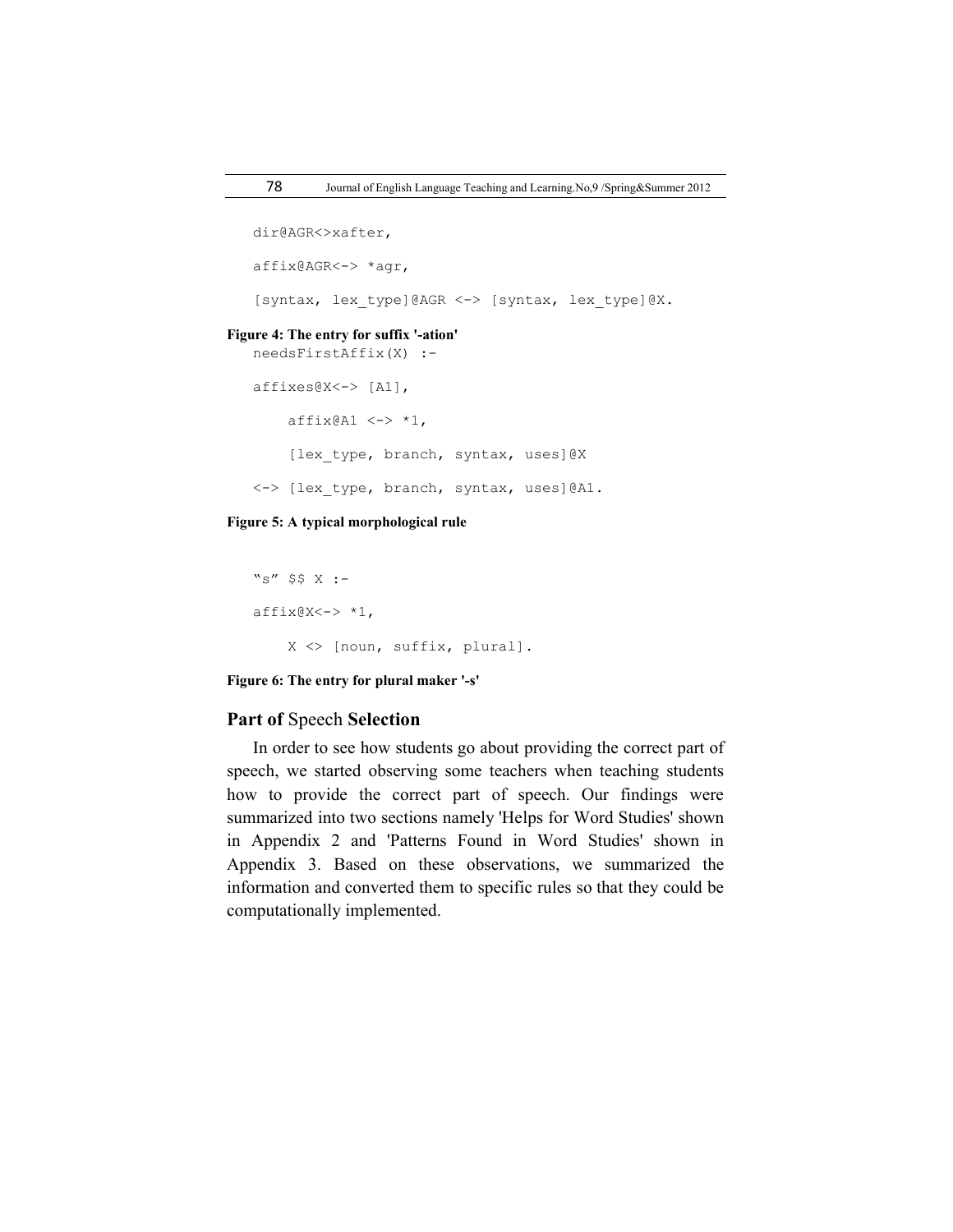Let us look at an example. To identify the correct part of speech for the sentence, "*The .......... requirements necessary to produce the payroll for a large company take a very long time*," we should use the word or words preceding the blank space to determine which POS to use. To provide the correct part of speech, one has to use the rule: "Det + (Adj) + Noun" to get to the correct answer.

We have studied all the POS exercises in the three books mentioned in Figures 2 and we have devised 50 rules covering 90 percent of all POS exercises. The rule mentioned in the previous paragraph covered 35 percent of the cases in our data.

## **Implementation of rules within the system**

We use Steedman's slash notation (Steedman 1985) for the description of the syntactic rules governing the grammatical behavior in our current system. For the treatment of syntax here, we need Steedman's forward composition rule.(Pollard 1988, McGee Wood 1993)) The association rules (Figure 7) are necessary in order to conclude syntactic processes, to find the correct category (part of speech) for a given sentence:

 $X / YY \rightarrow X$  $XY\vee X^2$  $X/YY/Z \rightarrow X/Z$  $Y\ZX\Y \rightarrow X\Z$ 

#### **Figure 7: Association rules to find the correct part of speech**

A few general remarks regarding the notation employed in Figure 7 are necessary. The correct part of speech is defined by as:

X is the word we need if:

1. X is a member of the set of primitive categories ; or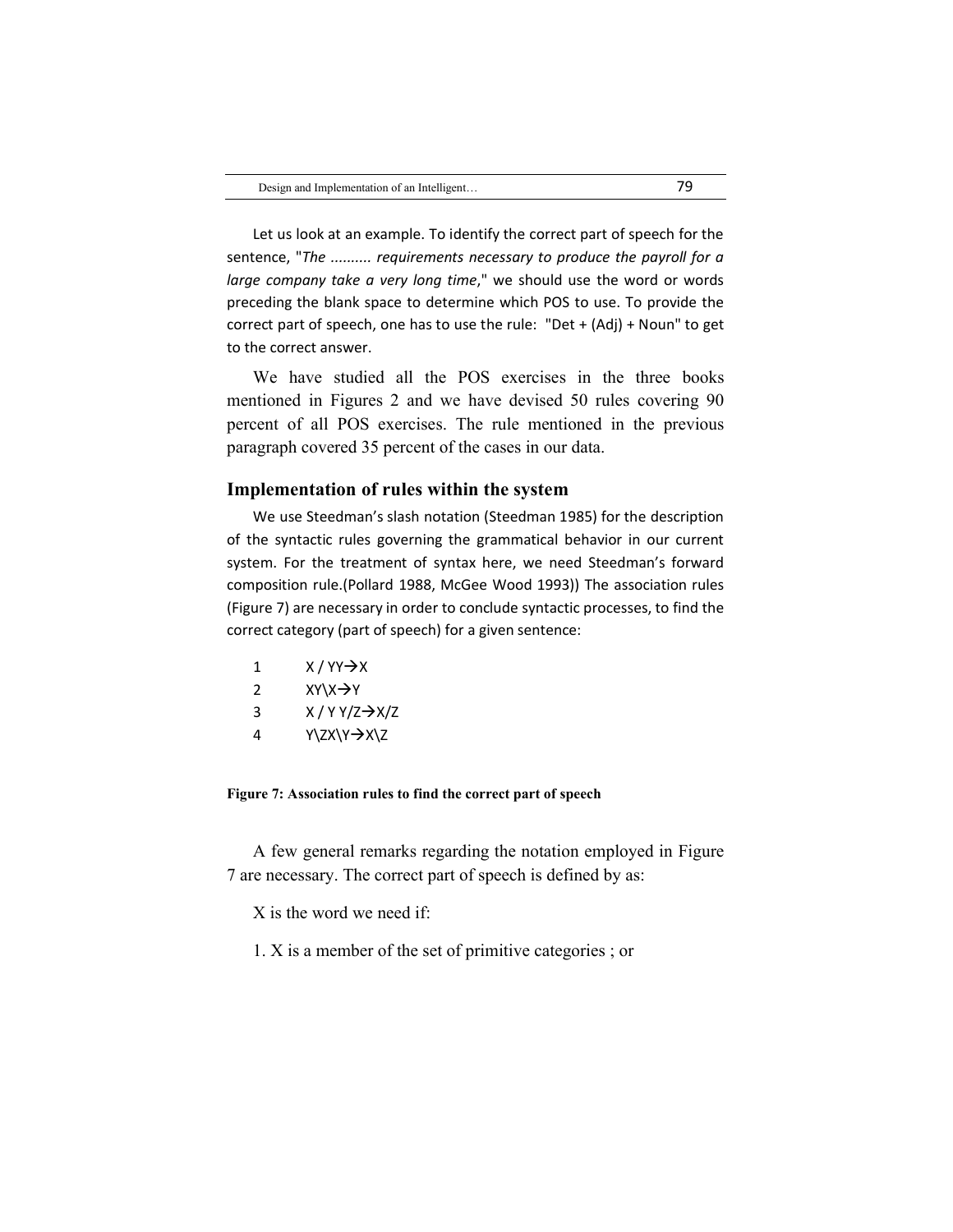- 2. X is of the form V/W, where V and W are the categories; or
- 3. X is of the form  $V\W$ , where V and W are the categories.

(Hoeksma 1985)

The use of the slash and backslash has to be defined explicitly here because they are used in different ways in the literature. According to (Hoeksma 1985), V/W denotes that V is missing a W to its right, i.e. V will be a proper V once it has found a W. However, in the literature, V\W denotes a V that is missing a W to its left, i.e., it is the same again, V Will be a proper V once it has found a  $W$  – just that this W is now expected on the left. This notation has the clear advantage that denominator and numerator do not change positions in these two operations as they do in Hoeksma's notation. As a result, this will be the understanding of left and right cancellation:

RightCanc(V/W W)  $\rightarrow$  V LeftCanc(W V\W  $\rightarrow$  V

Based on the above description, our system checks the word before the blank space and tries to figure out what part of speech it needs. It the information is found in the rules is enough for the system to decide, the correct part of speech is selected, if not, it moves to the next word before the blank or after the blank until the correct part of speech is selected.

Based on what was said, our system is now capable of providing the correct part of speech for the exercises described in Figure 2.

# **Handling exceptions**

Exceptions are one of the problematic areas in computational linguistics. Among our data we came across the following sentence, "I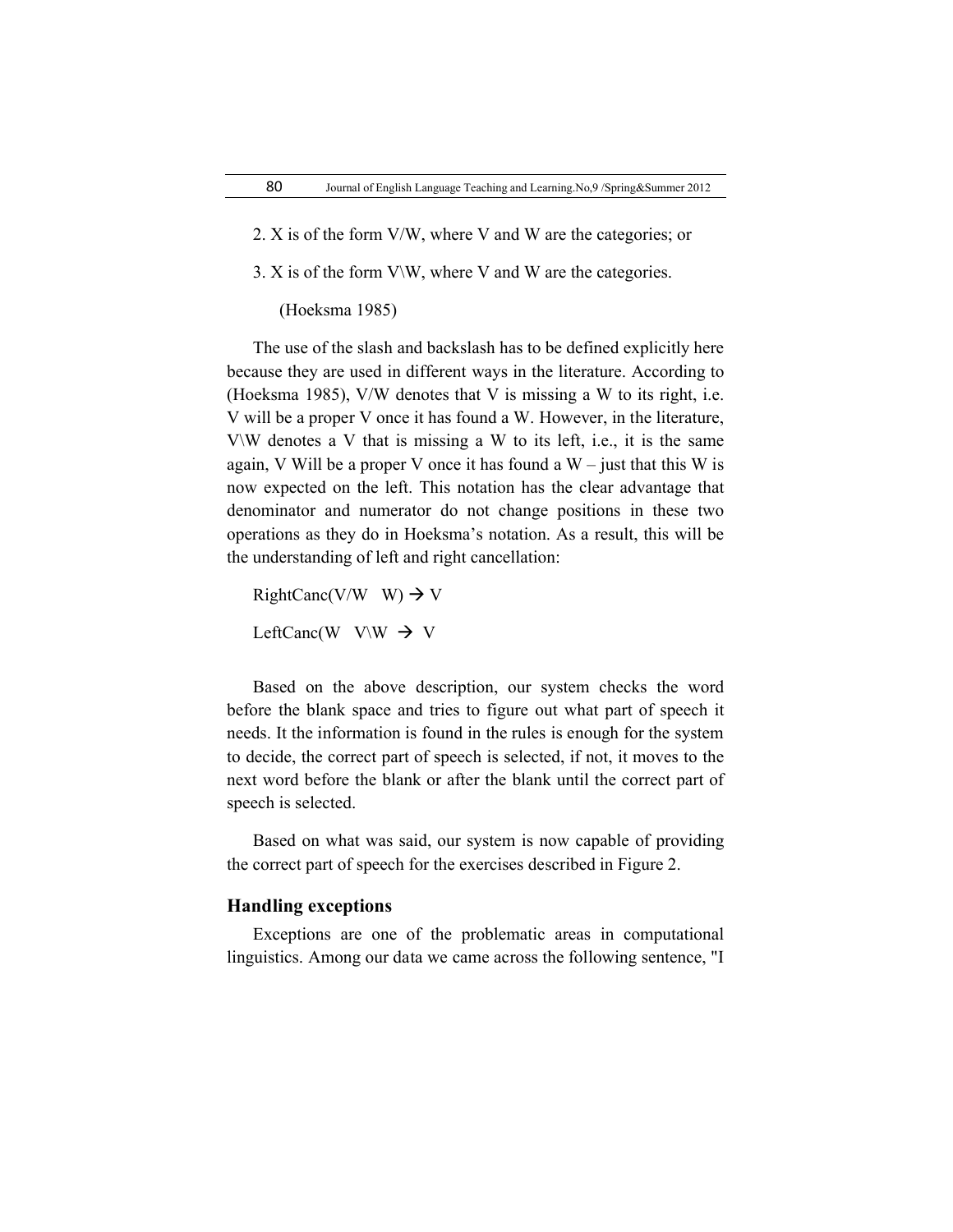will do the job ………that you help me." We are required to choose the correct word form for *provide* in the blank space.

As we can see, the correct form needed here is *provided* but it does not follow any of our rules. This is because *provided that* as a whole is a subordinator which can be used instead of *if*. These exceptions should be added to the system. Inclusion of these exceptions is time consuming, but the robustness of any natural language application depends on the amount of time and energy spent on the development of that system.

#### **The system's interface**

Our system written in Prolog does not enjoy a user-friendly interface. So we had to develop an interface which could make the system useful for both students and teachers. As (Schulze 2008) puts it, 'interface' is an established technical term in domains such as computer science (e.g., the interface of the computer to a monitor or projector), software engineering (e.g., the application programming interfaces of an operating system which support requests by other computer programs), and human computer interaction (the interfaces between user and machine). However, here it only refers to the actual bridge between the user and the system to test whether or not the current system could be easily used by the learners and/or teachers. Although, our system can be executed via a command-line interface from within Prolog window, this interface was created using Java to show that it could be executed from a program that uses a graphical user interface (Figure 8). Java and Prolog can also be installed on a web server so that they could be accessed via the web.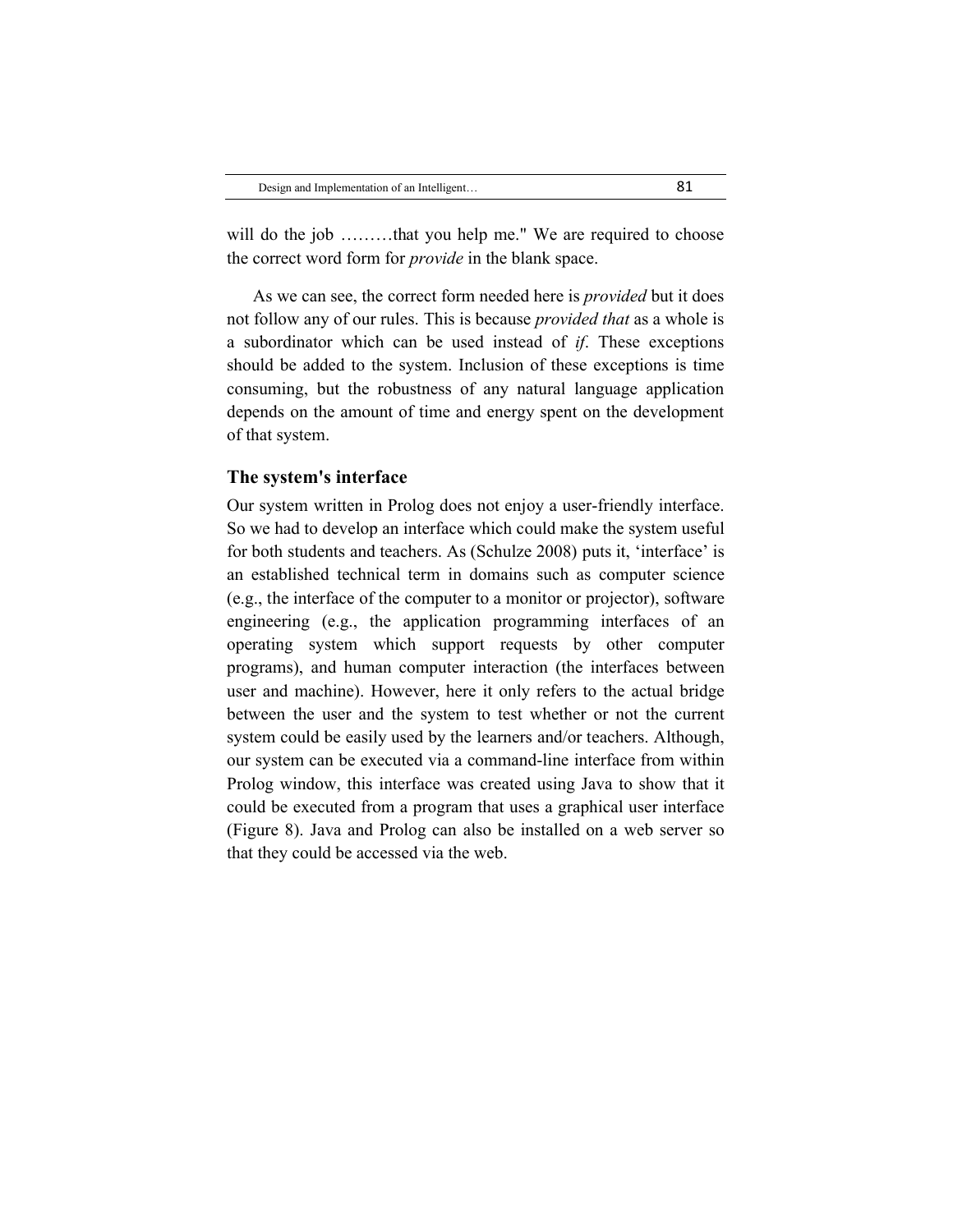| <b>EE POSolver: Form</b>                                                        |  |
|---------------------------------------------------------------------------------|--|
| Welcome to POSolver version 1.                                                  |  |
| Please, enter your sentence below with an '@' sign to indicate the blank space. |  |
|                                                                                 |  |
|                                                                                 |  |
| Please, enter the word for the blank space here.                                |  |
|                                                                                 |  |
| Check                                                                           |  |
|                                                                                 |  |

## **Figure 8: The graphical user interface**

As you can see, the user enters the sentence and a word form. By clicking on the **Check** button, the system first analyzes the word morphologically, checks the sentence based on the rules to determine the part of speech need. Next, it matches this syntactic information with the morphological information to see if the correct word form is entered. If the answer is correct, a window (Figure 9) is displayed.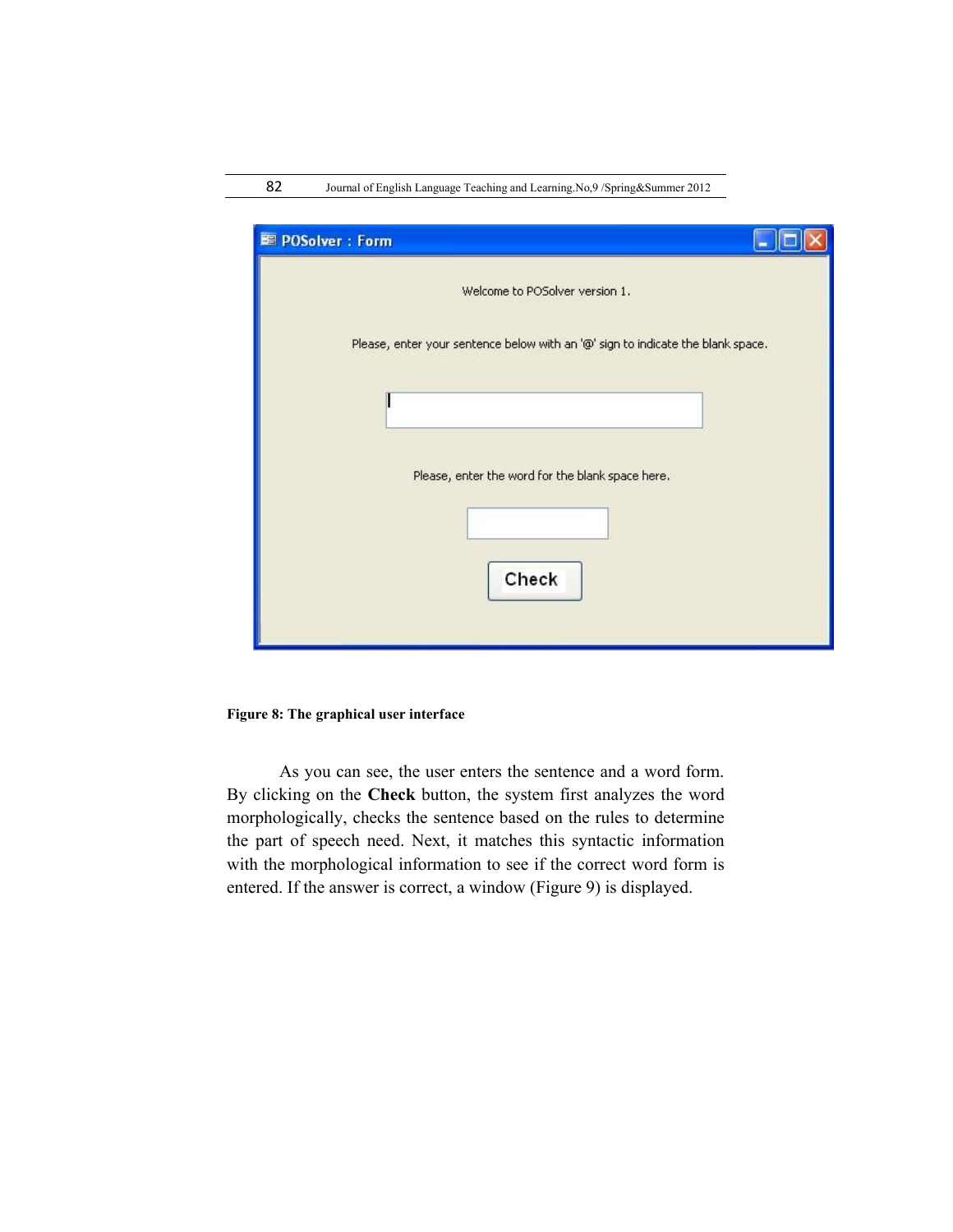| Design and Implementation of an Intelligent |           | 83                                                                                 |  |
|---------------------------------------------|-----------|------------------------------------------------------------------------------------|--|
| <b>EE POSolver: Form</b>                    |           |                                                                                    |  |
|                                             | Welldone! |                                                                                    |  |
| A new sentence                              |           | The word "information" you entered which is a "noun" is the correct answer.<br>End |  |

# **Figure 9: System accepting the correct POS**

If the answer is incorrect, the correct answer and the applicable rule is shown (Figure 10).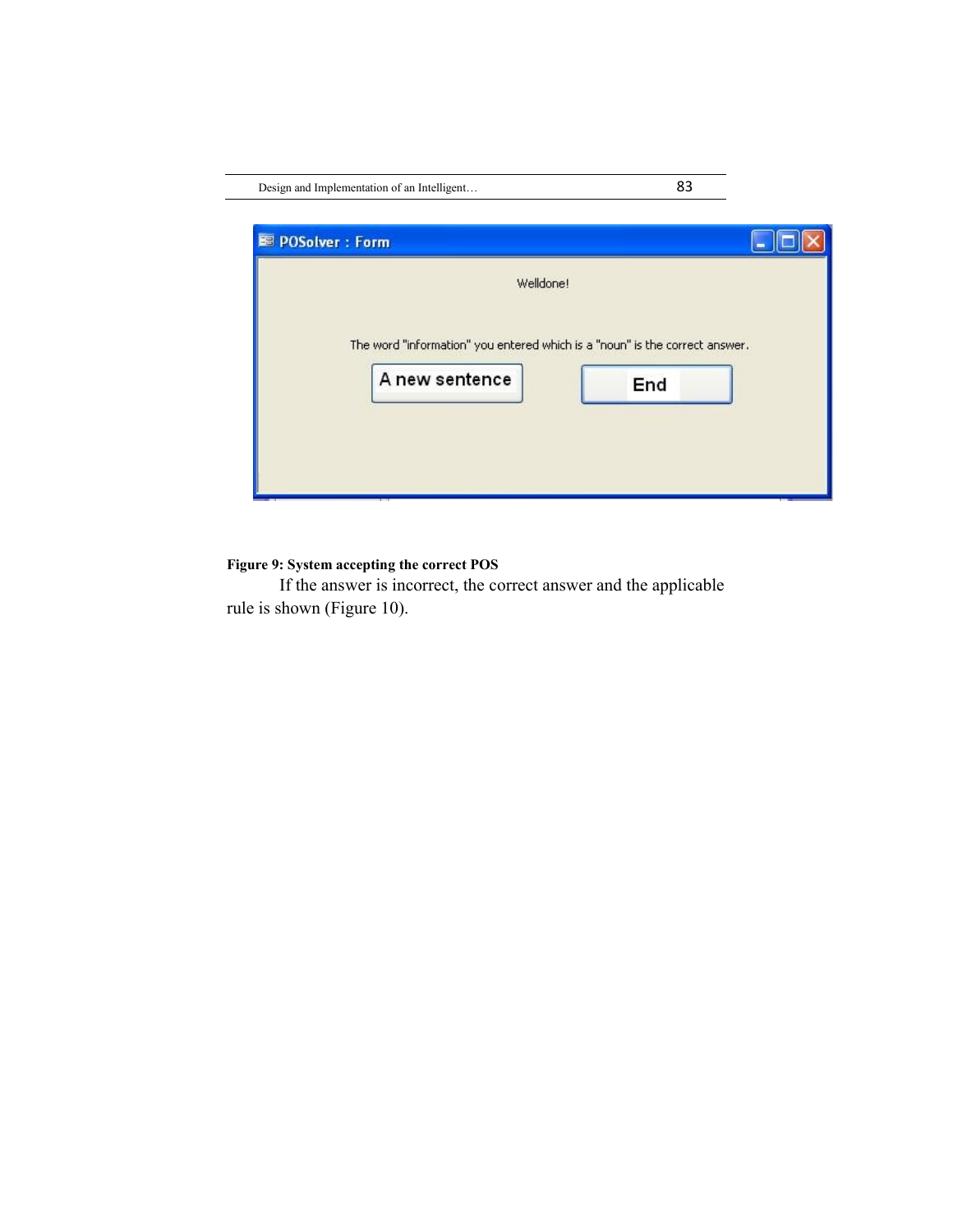| <b>EE POSolver: Form</b>                                                                                            |     |
|---------------------------------------------------------------------------------------------------------------------|-----|
| Oups!<br>The correct answer is "information" Which is a noun. The rule is "Det $+$ (Adj) $+$ N"<br><b>Try Again</b> | End |
|                                                                                                                     |     |

#### **Figure 10: System displaying correct POS and the rule**

## **Conclusion**

Natural Language Processing is an invaluable tool currently used in the field of computer science especially artificial intelligence. However, it can be quite useful in CALL applications to extend the range of inputs given by the students. A parser capable of processing words morphologically and sentences syntactically was employed and it was adopted to check the correctness of the input. It could also provide the correct word form. It was good if detailed explanation of the applied rule for a given sentence comprehensible to the students would be generated. Then, the system could be tested with various types of students to measure its effectiveness.

It also has to be noted that the system described here can only handle exercise types one and three. The system cannot handle part two since it has to decide which noun to be used among the three nouns given. This leads to semantics which is very difficult to implement computationally. Experiments are being performed but the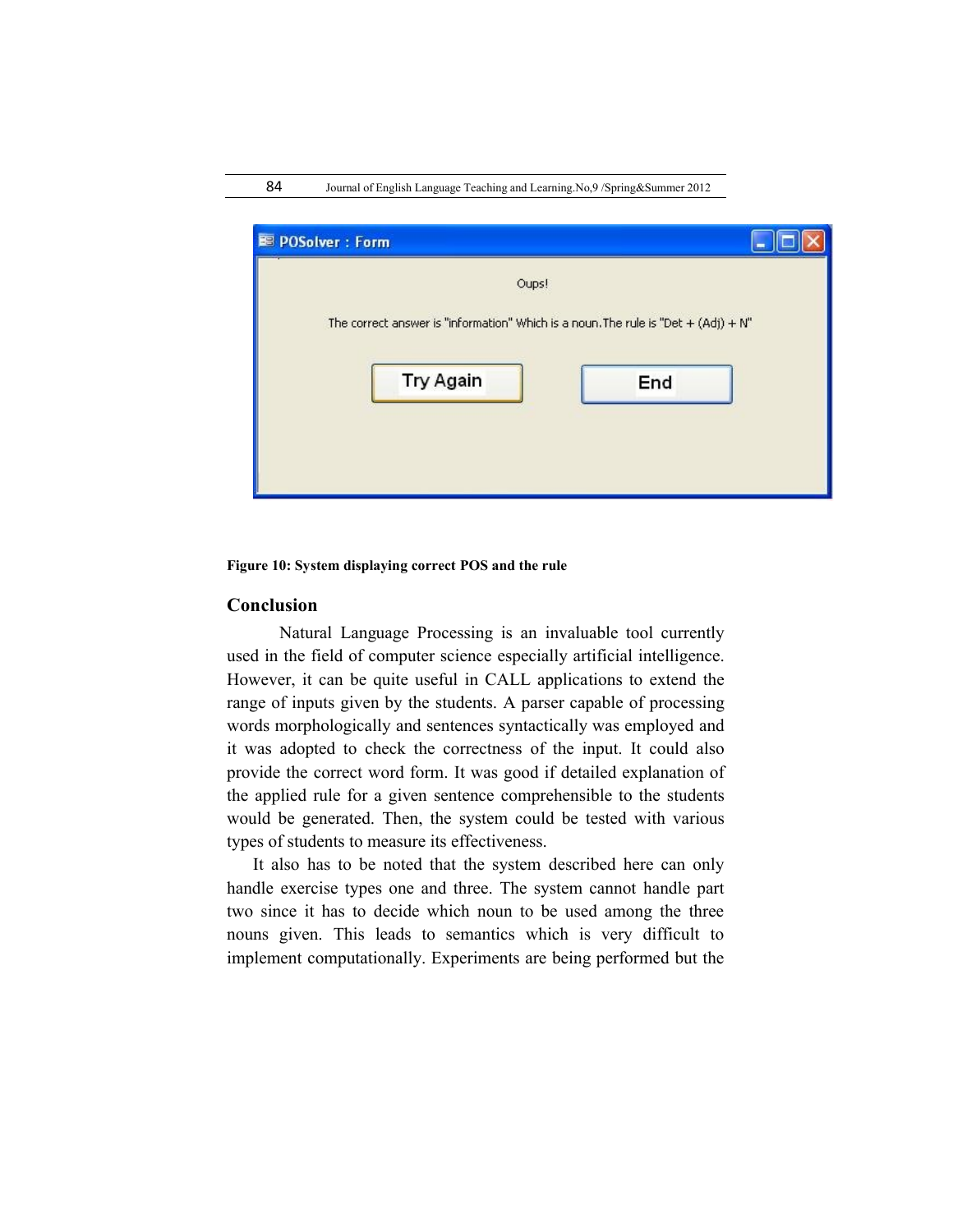findings are not mature enough to be reported. Inclusion of NLP components with wide range of coverage is time-consuming and costly. It is hoped that with the fast developments in the field of computers in general and NLP in particular, we witness a growing use of this useful tool in the language teaching software development.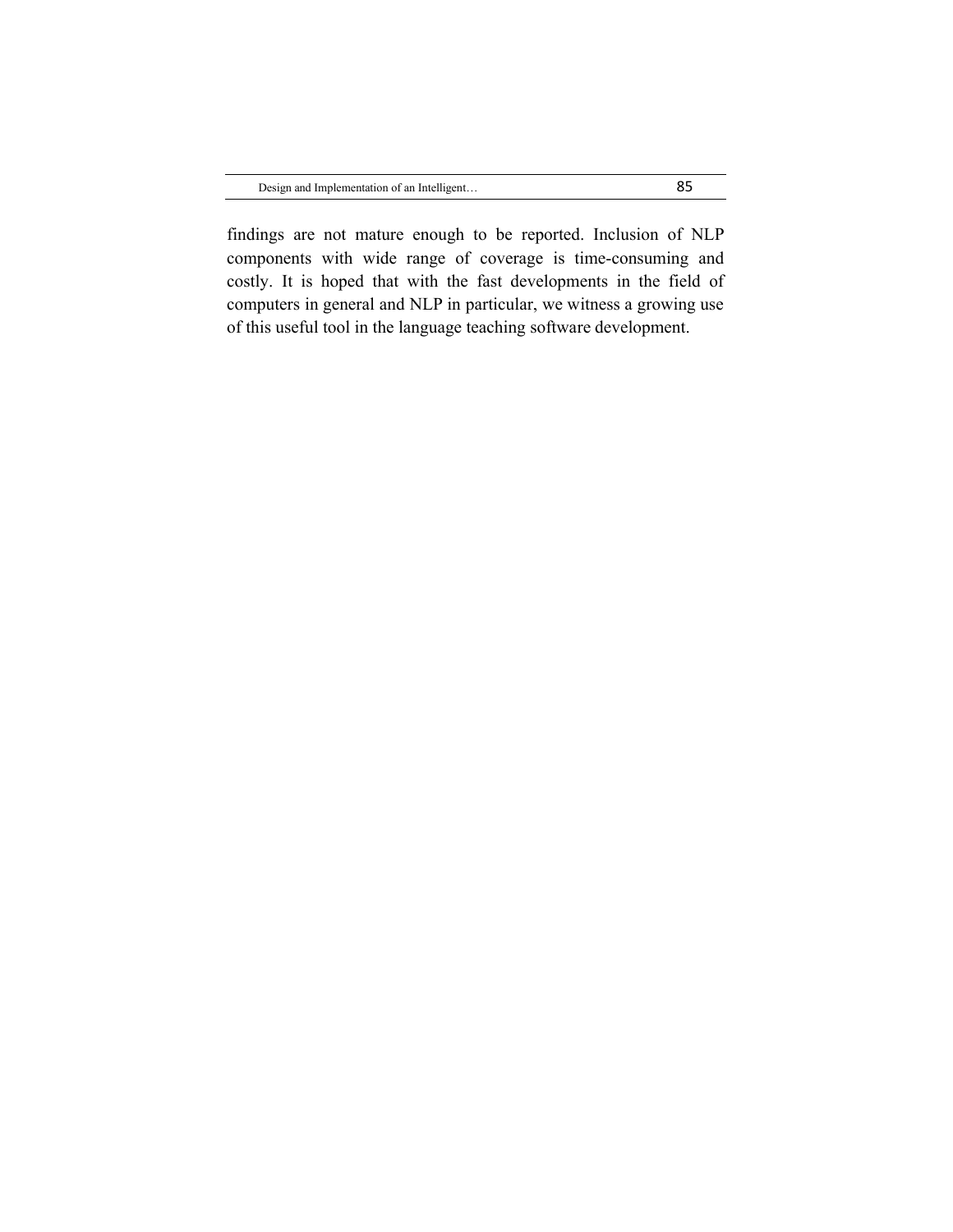| <b>Noun Making</b> | <b>Adjective Making</b> | <b>Verb Making</b> | <b>Adverb Making</b> |
|--------------------|-------------------------|--------------------|----------------------|
| -age               | -able                   | $-ate$             | -fold                |
| $-al$              | -ible                   | -en                | $-ily$               |
| -ance              | -ate                    | $-ify$             | $-1y$                |
| -ence              | $-ish$                  | $-fy$              |                      |
| -ary               | $-y$                    | -ize               |                      |
| $-dom$             | $-al$                   | -ise               |                      |
| -ee                | -ary                    | $\mathbf X$        |                      |
| -hood              | -like                   | $\mathbf X$        |                      |
| -ure               | -less                   | $\mathbf X$        |                      |
| -ment              | -ful                    | $\mathbf X$        |                      |
| -ation             | $-ive$                  |                    |                      |
| $-i$ on            | -ent                    |                    |                      |
| -ition             | -ant $\,$               |                    |                      |
| -tion              | -ative                  |                    |                      |
| -xion              | $-ive$                  |                    |                      |
| -sion              | -an                     |                    |                      |
| -er                | -ian                    |                    |                      |
| -or                | -en                     |                    |                      |
| -ness              | -ful                    |                    |                      |
| $-ity$             | $-ic$                   |                    |                      |
| $-ism$             | -ical                   |                    |                      |
| $-y$               | $-ious$                 |                    |                      |
| $-ive$             | -ous                    |                    |                      |
| $-ist$             | -ese                    |                    |                      |
| -ness              | -ward                   |                    |                      |
| -ship              |                         |                    |                      |

**Appendix 1:***Common suffixes found in our data*

(the only exception in our data is the prefix *en-* as in enlarge changing an adjective to a verb)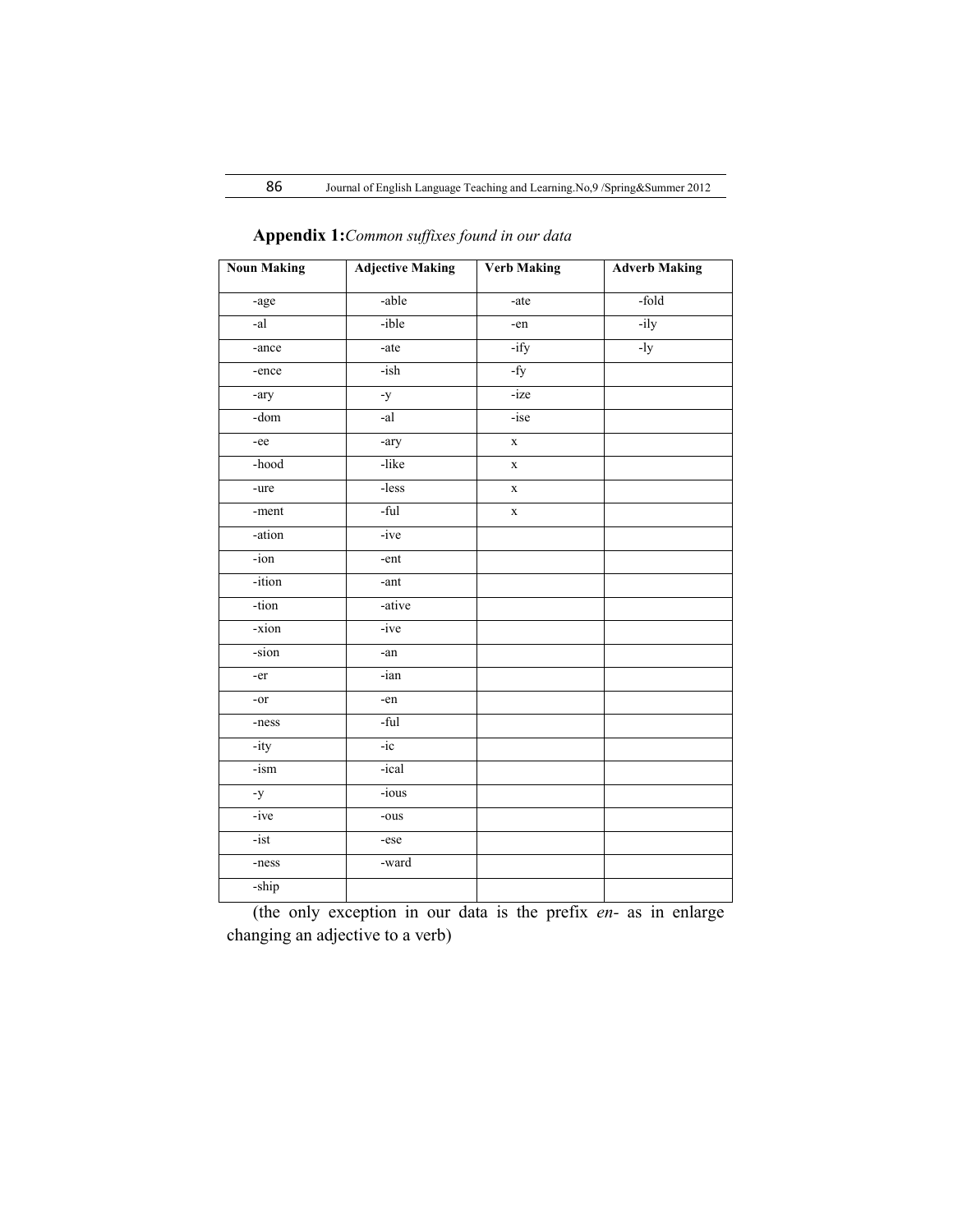## **Appendix 2**: Help for Word Studies

# **General Procedure:**

- 1. Read the whole sentence
- 2. Do not look up every word you do not know.
- 3. Decide what the word before and after the blank are. Write N, V, etc above them.
- 4. If you have difficulties, look at the patterns. Most of the patterns you need are listed.
- 5. Notice that the N, V, Adj and Adv forms of a word do not always have the same meaning.

# **Kinds of Nouns**

Non-count: satisfaction

$$
Count\begin{cases} \sin gular : life \\ Plural : lives \end{cases}
$$

# **Use of Articles**

$$
a(n) + Ncount \sin g : life
$$
\n
$$
the + \begin{cases} Ncount \sin g : life \\ Ncount plural : lives \\ Nnon - count : satisfaction \end{cases}
$$
\n
$$
(none) \begin{cases} NcountPlural : lives \\ Nnon - count : satisfaction \end{cases}
$$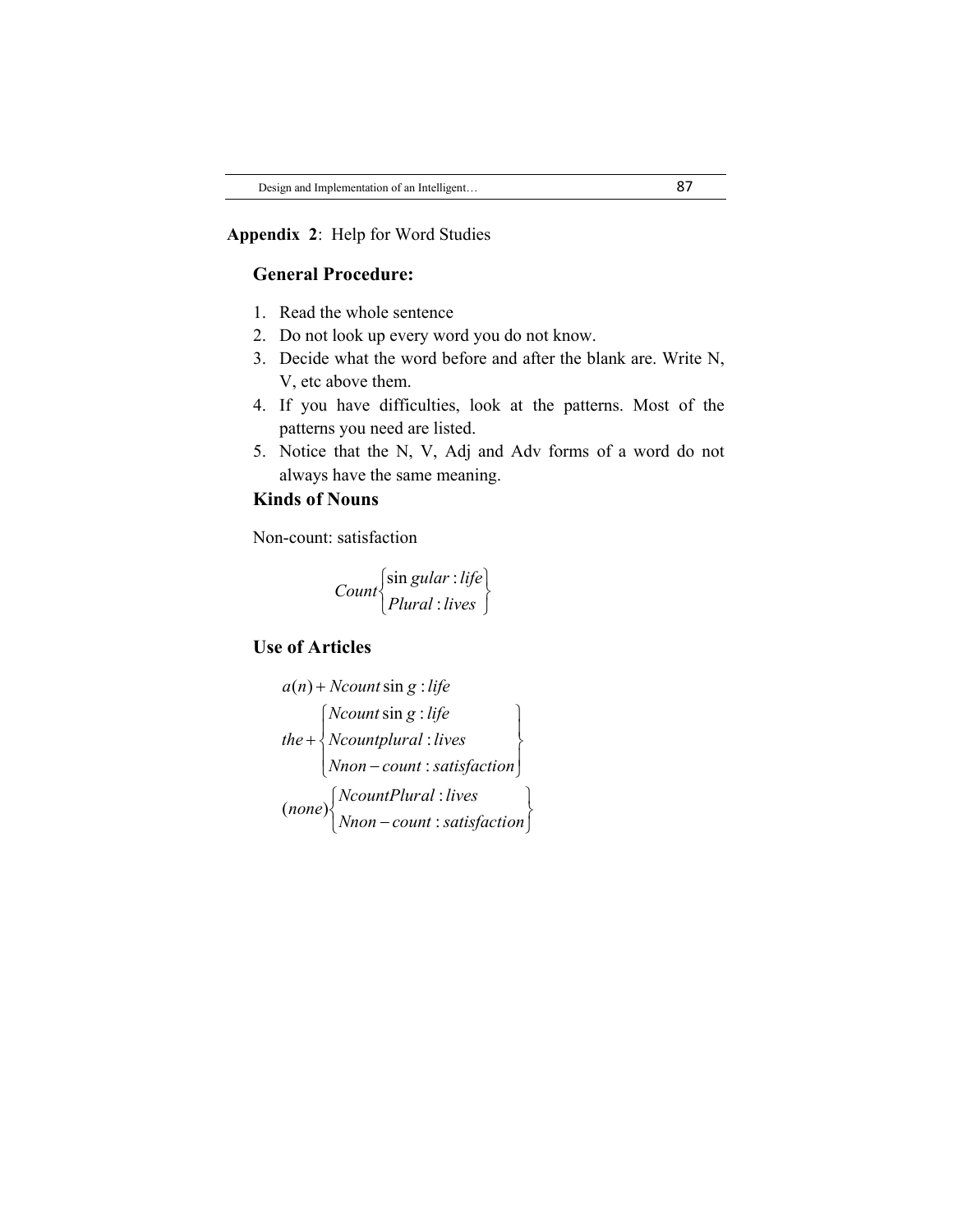## **Prepositions**

1. Prepositions are followed by an N with its describing words

*For peace*

*For his short stories*

2. Prepositions are also used

a) as adverbs alone: *He came here before*.

b) to start a clause (clause=N+V): *He came here before I did*.

3. Common prepositions to look for:

*About, above, according to, across, after, against, along, around, at, before, behind, below, beside, between, by, down, during, except, for, from, from under, in, in spite of, into, off, of, on, out of, outside, over, since, through, to, under, up, upon, with.*

# **Adjectives**

1. In the pattern J  $\left\{ \right\}$  $\mathbf{I}$  $\overline{\mathfrak{l}}$ ⇃  $\left\lceil \right\rceil$ *the a* +Adj+N sometimes, the Adj is in

the comparative or superlative:

TheAdjN

*The happiest boy*

*The most beautiful city*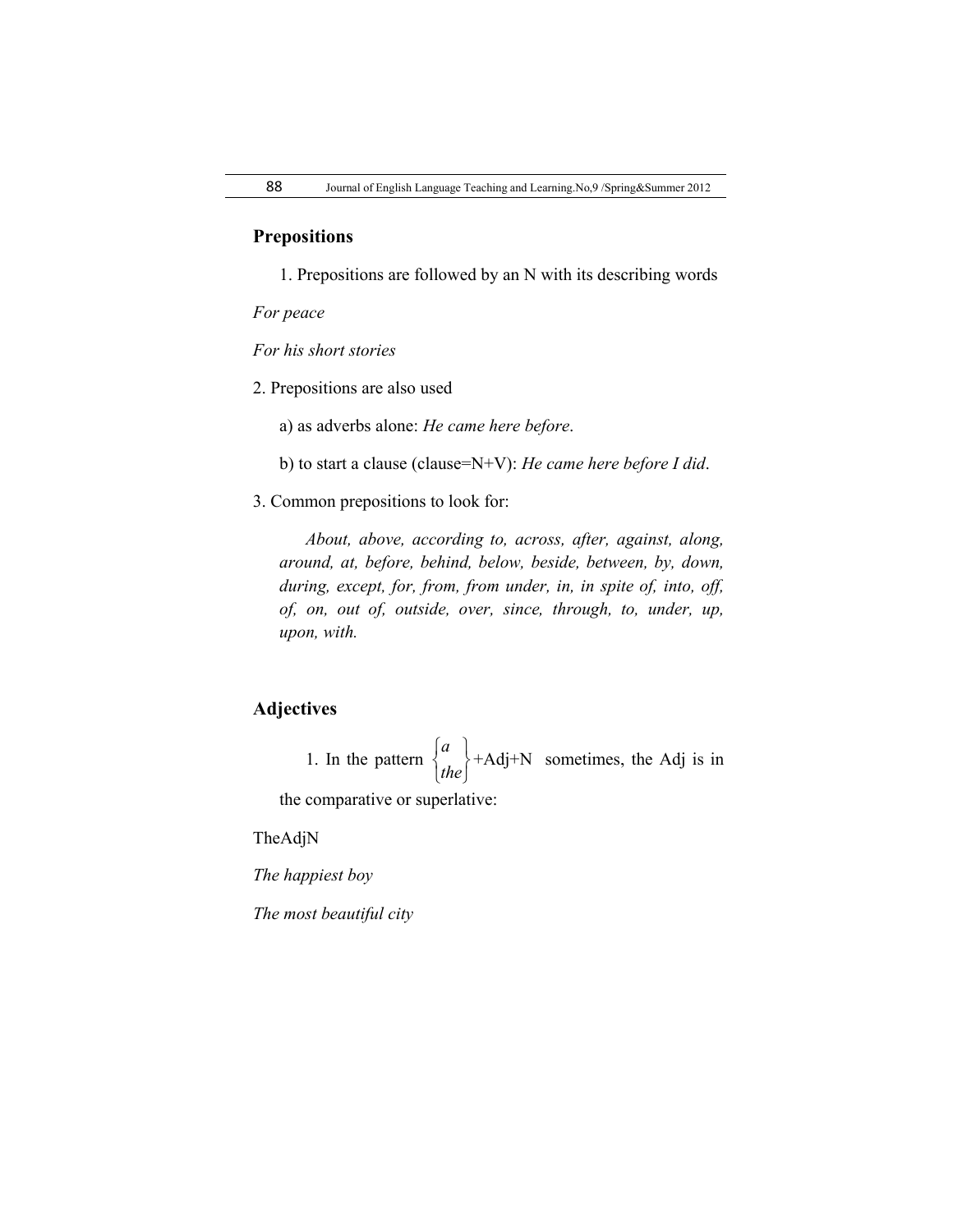2. Remember that past participle and present participle forms of verbs are used as adjectives:

*Developing countries*

*A settled area*

#### **Not**

Not is not included in the patterns. It can be used in almost any sentence.

## **Question Word Order**

There are no examples of question word order in the patterns. But usually the patterns can be used for questions anyway.

What are the major differences?

The  $+Adi+N(pattern 4(b)$  or  $5(b))$ 

Sometimes it is easier to change the question into a statement.

What are you majoring in? You are majoring in what?

 $N + V +$  Prep Phrase

## **Omission of words**

Sometimes words are omitted in English sentences:

*It's possible , but (it is) not probable.*

(Pattern 5g)  $(BE) + Adj$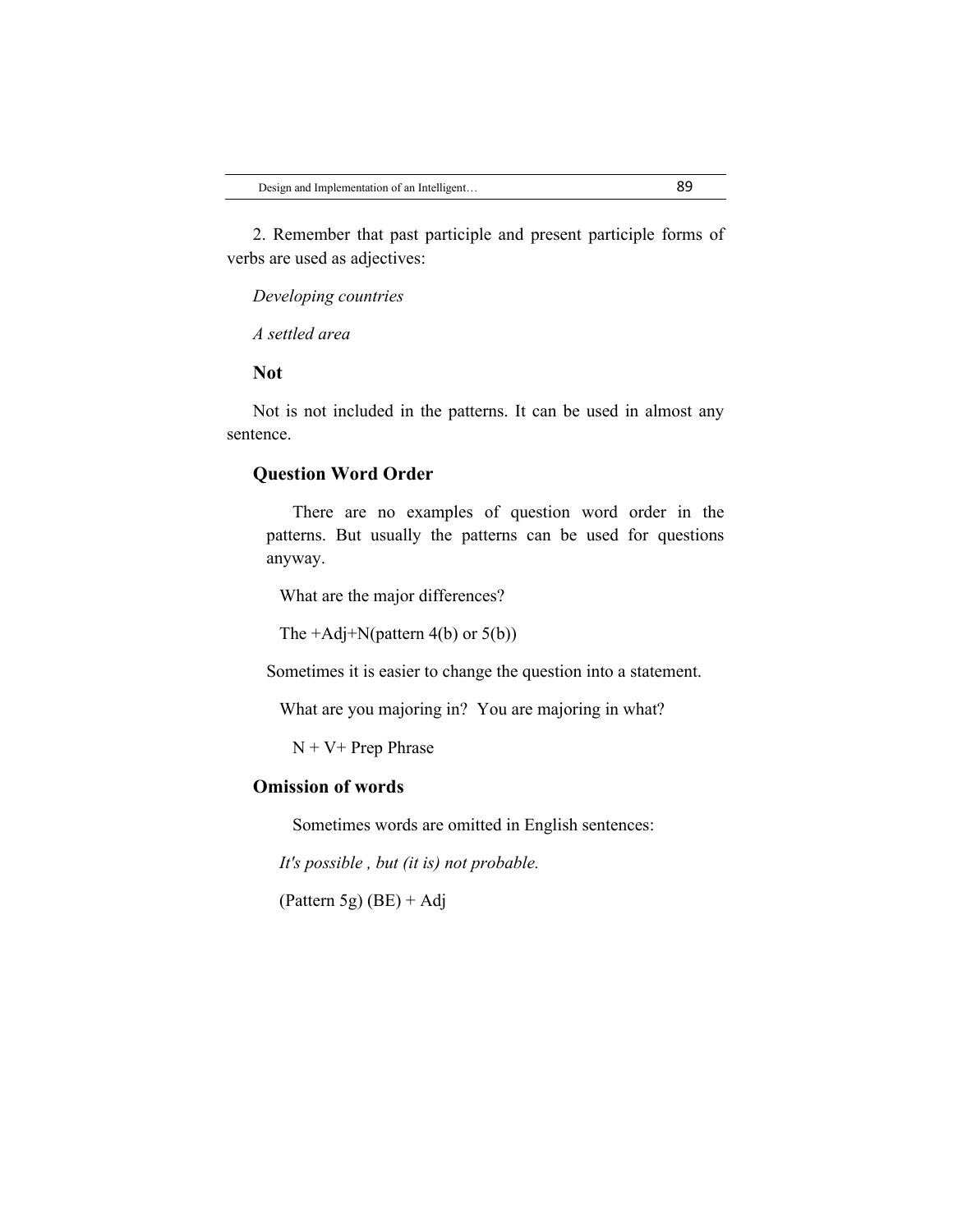# **Symbols used in patterns**

 $( )$  = optional (may be omitted)

 $\{\}$  = choose one item at a time

 $N = \begin{cases}$  $\mathbf{I}$  $\overline{\phantom{a}}$  $\overline{ }$ J  $\overline{ }$  $\mathbf{I}$  $\left| \right|$  $\left\{ \right.$  $\begin{matrix} \end{matrix}$  $\mathbf{I}$  $\overline{ }$  ( *objectOfVerb sometimesIsAGroupOfWords*  $\left(\text{with}\,aS + V\right)$  $\mathbf{I}$  *pronoun noun describingWordsBeforeAndAfterit noun*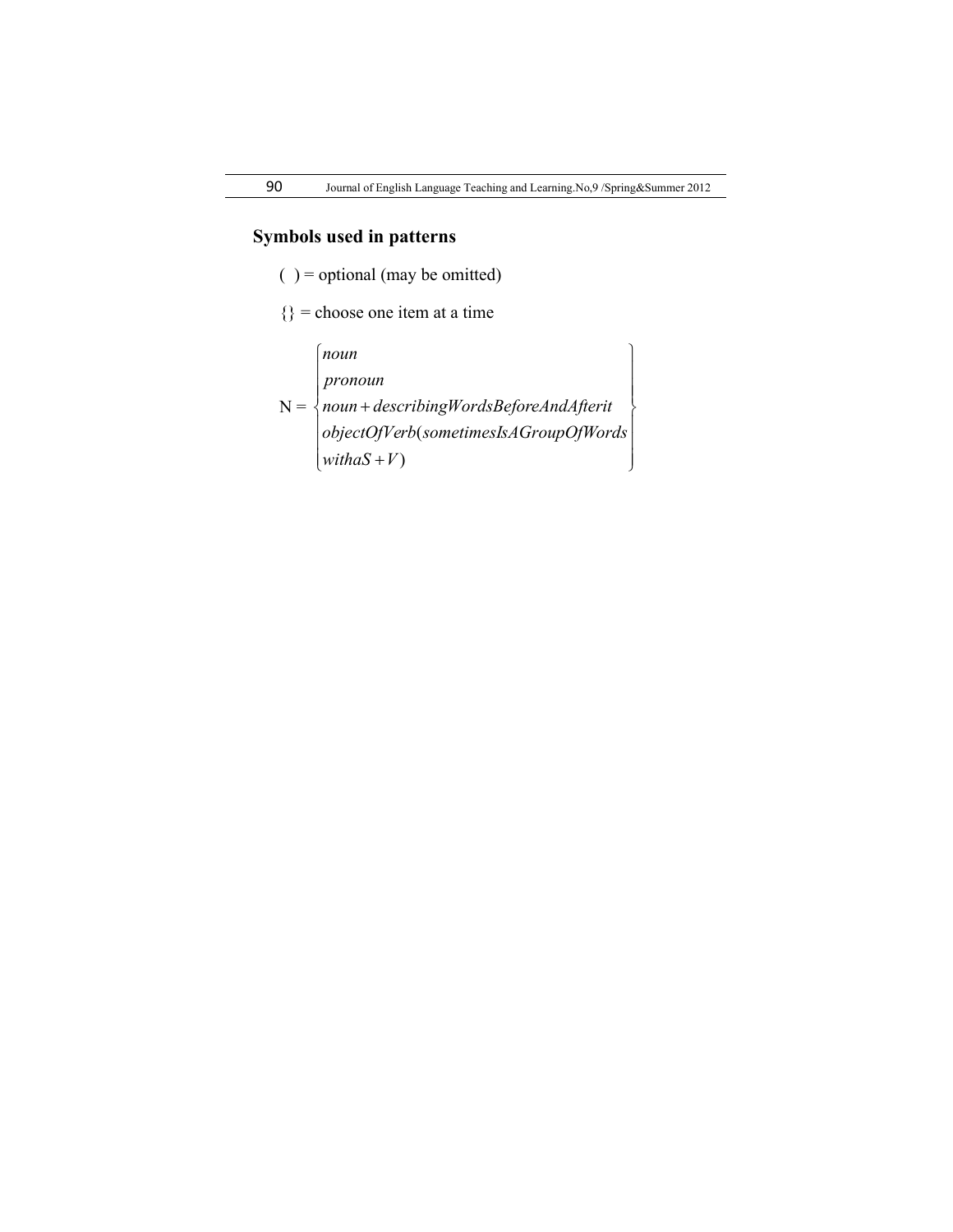# **Appendix 3: 'Patterns found in Word Studies'**

**1. Subjects and Predicates (predicate=V + modifiers, object)**

a. N+Vi

*man cannot live*

b.  $N + Vt + N$  ( or other object)

*I did not recognize him.*

c.  $N + be + V - ed$  (passive)

*Nation has not been recognized.*

d.  $N + V +$  to  $V$ 

*doctors are trying to conquer*

e.  $N + V + N +$  to V

*mother has hung out the clothes to dry.*

f.  $N + V + N + Adj$ 

*You find part desirable.*

# **2. Adverbs which divide verbs**

a.  $Modal + Adv + V$ 

*will probably be*

b. have/had  $+$  adv  $+$  V-ed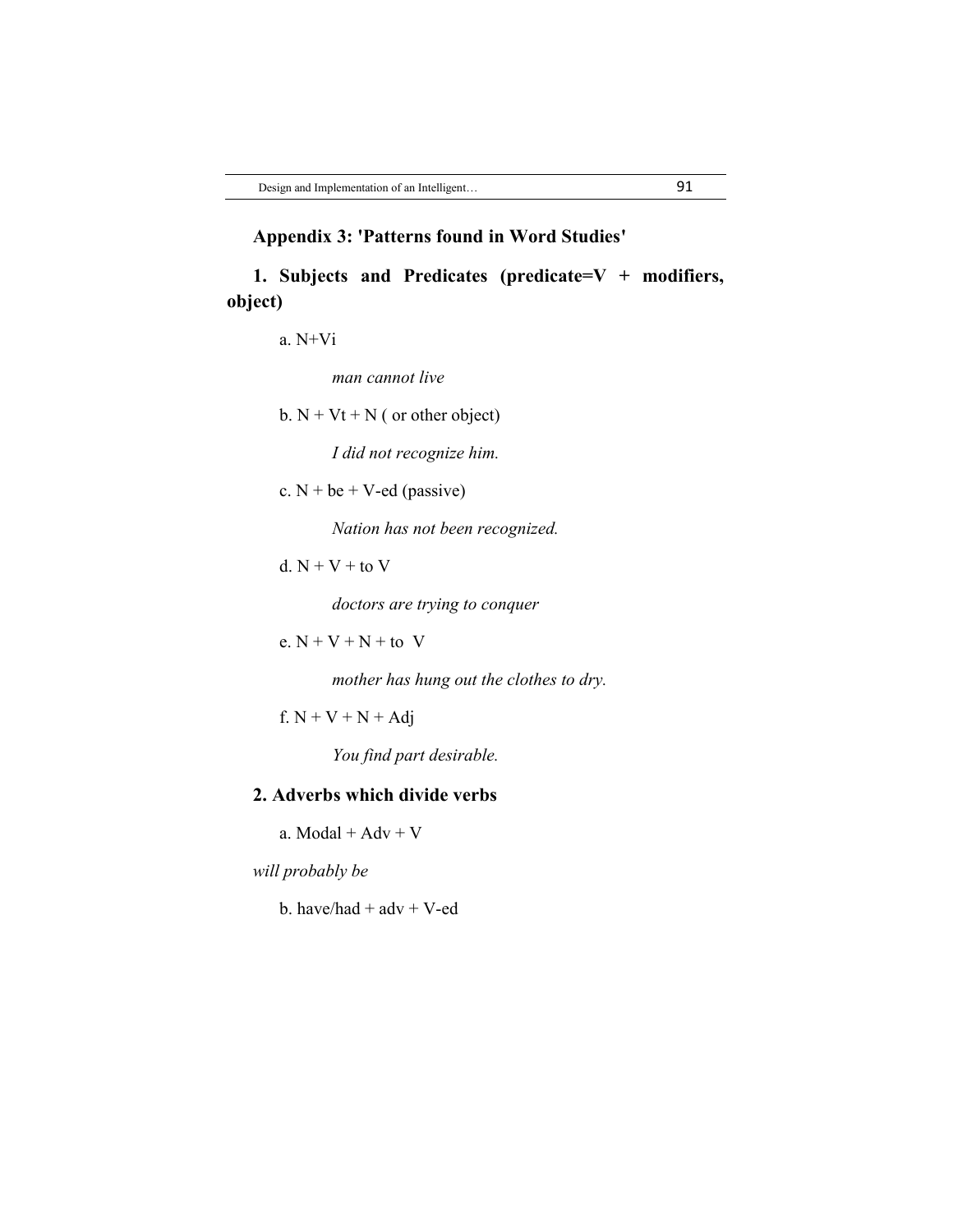*has carefully explained*

c. be  $+$  Adv  $+$  V-ing

*is always emphasizing*

# **3. Adverbs of Manner**

a.  $V + Adv / m$ 

*spoke emphatically*

b.  $V + N + A dv/m$ 

*spends time productively*

c.  $N + Adv/m + V$ 

*I easily finished.*

d.  $Adv/m + N + V$ 

*naturally I miss*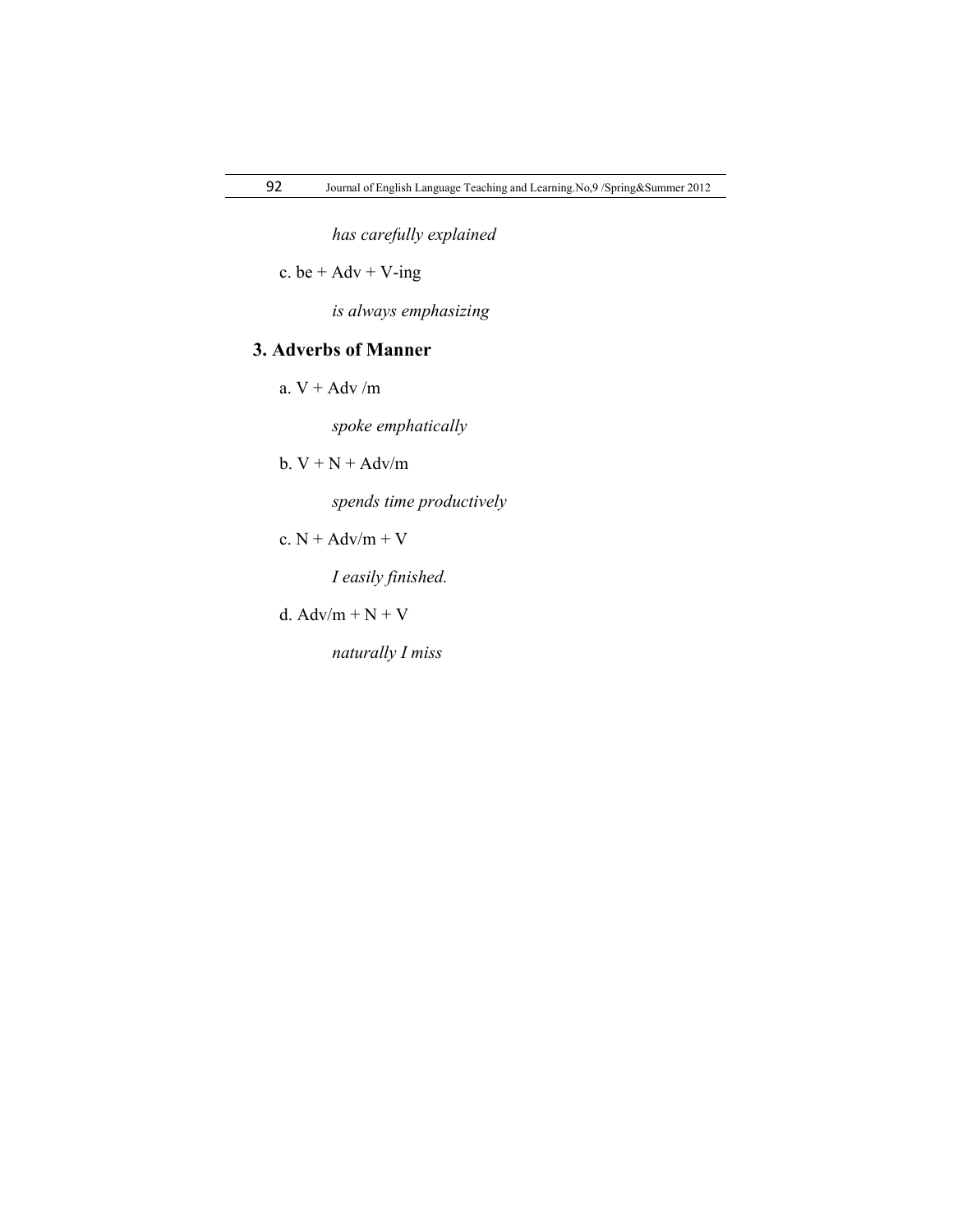# **4. Kinds of Noun Phrases**

$$
(Prep) + \begin{pmatrix} a)N \\emphasis \\ b)Adj + N \\ the \\ (Prep) + \begin{pmatrix} a(n) \\ the \\ - \\ - \\ - \\ \end{pmatrix} + \begin{pmatrix} a(n) \\ b)Adj + Adj + N \\ c)Adj + Adj + N \\ differentRacial Groups \\ d)Adv + Adj + N \\ usuallyCalmMann \\ e)N + N \\ PopulationExplosion \end{pmatrix}
$$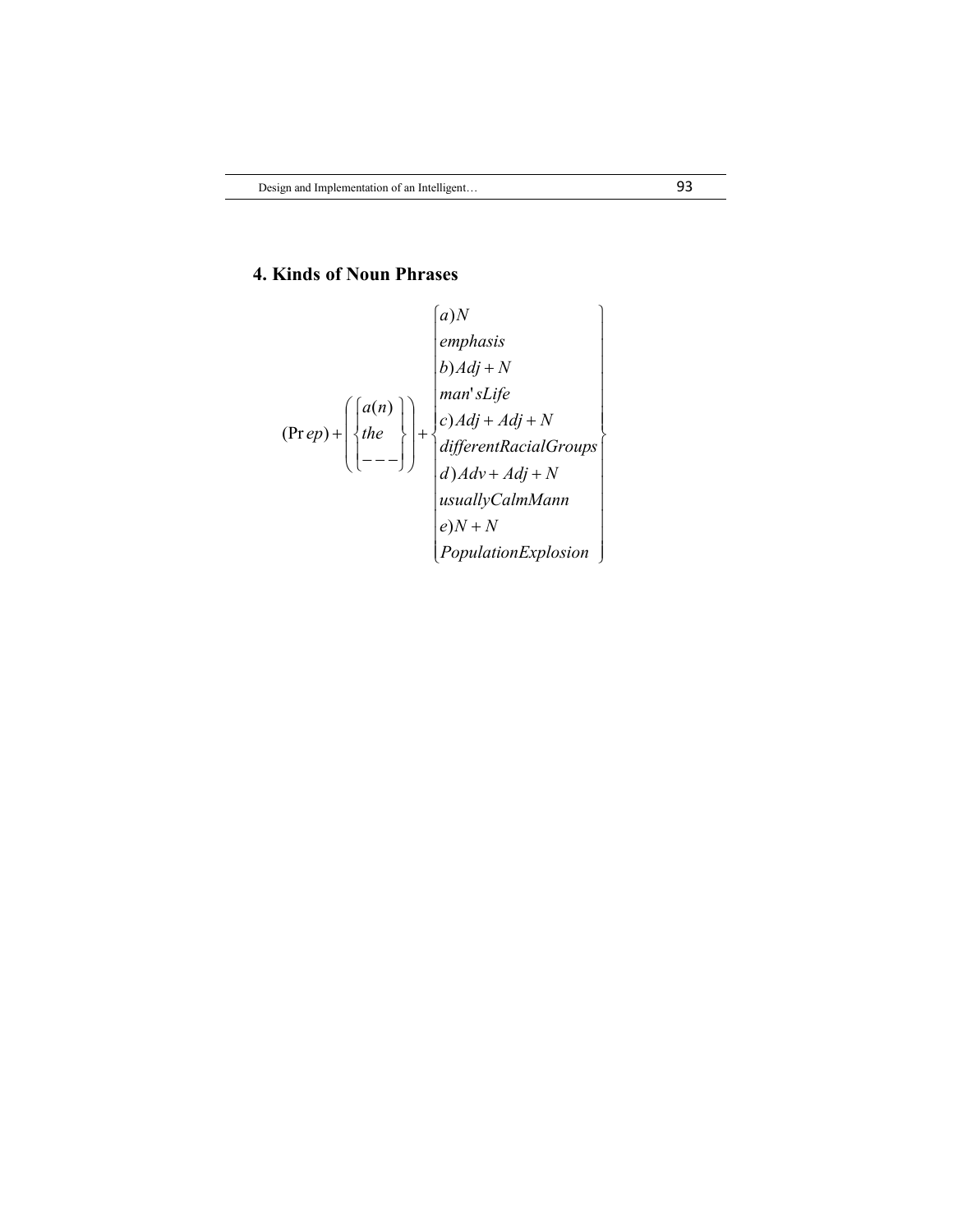# **5. Following Be**

| (a) N                                                                                                                                                                                                                                                                                                    |
|----------------------------------------------------------------------------------------------------------------------------------------------------------------------------------------------------------------------------------------------------------------------------------------------------------|
| $Certain$ $y$                                                                                                                                                                                                                                                                                            |
| $b) Adj + N$                                                                                                                                                                                                                                                                                             |
| $PeacefulSolution$                                                                                                                                                                                                                                                                                       |
| $c)Adj + Adj + N$                                                                                                                                                                                                                                                                                        |
| $ManyNewSettlements$                                                                                                                                                                                                                                                                                     |
| $d) Adv + Adj + N$                                                                                                                                                                                                                                                                                       |
| $VeryDevotedSon$                                                                                                                                                                                                                                                                                         |
| $BE + \begin{pmatrix} a(n) \\ the \end{pmatrix} + \begin{pmatrix} e) Adj + N + N \\ ShortBusRide \\ f)N + Adv / pl - t \\ same Originally \\ g)Adj \\ g)Adj \\ g)Adj \\ h)Adj + Adv / m - t \\ undevelopedIndustrially \\ i)Adj + toV \\ difficultToDistinguish \\ j) Adv + Adj \\ re cognizablySimilar$ |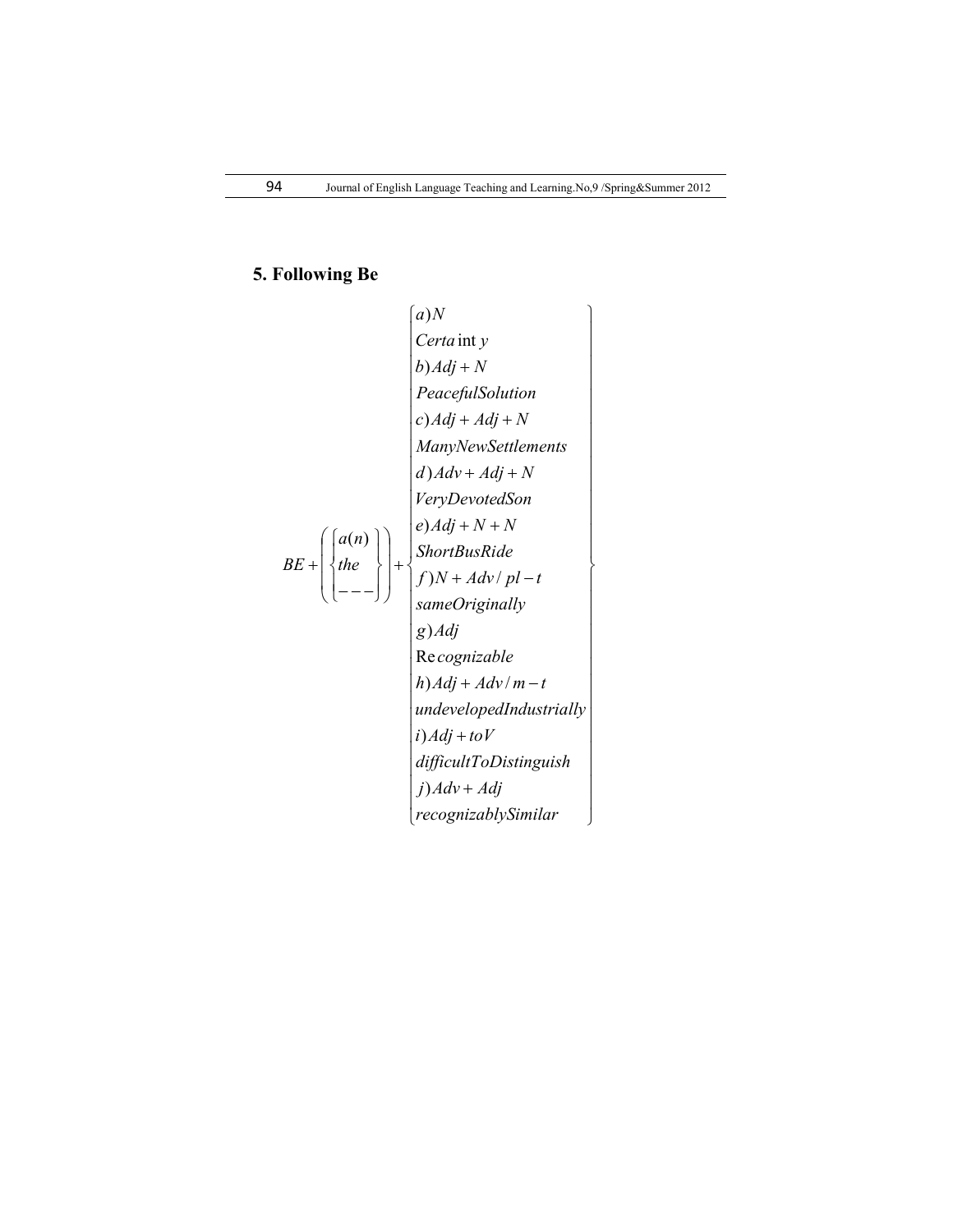#### **References**

- Amaral, L. & D. Meurers (2008) From recording linguistic competence to supporting inferences about language acquisition in context. *Computer Assisted Language Learning,* 21**,** 323-338.
- Anward, J. 2006. Word Classes/Parts of Speech: Overview. In *Encyclopedia of Language & Linguistics,* ed. B. Keith, 628- 632. Oxford: Elsevier.
- Carson-Berndson, J. 1998. Computational Autosegmental Phonology in Pronunciation Teaching. In *Language Teaching and Language Technology,* eds. J. Nerbonne, S. Jager & A. van Essen, 11-20. Lisse: Swets & Zeitlinger.
- Chang, Y.-C., J. S. Chang, H.-J. Chen & H.-C. Liou (2008) An automatic collocation writing assistant for Taiwanese EFL learners: A case of corpus-based NLP technology. *Computer Assisted Language Learning,* 21**,** 283 - 299.
- Chen, L., N. Tokuda & D. Xiao (2002) A POST Parser-Based Learner Model for Template-Based ICALL for Japanese-English Writing Skills. *Computer Assisted Language Learning,* 15**,** 357-372.
- Dansuwan, S., K. Nishina, K. Akahori & Y. Shimizu (2001) Development and Evaluation of a Thai Learning System on the Web Using Natural Language Processing. *CALICO,* 19**,** 67-88.
- Diaz de Ilaranza, A., M. Maritxalar & M. Oronze. 1998. Reusability of Language Technology in Support of Corpus Studies in an ICALL Environment. In *Language Teaching and Language*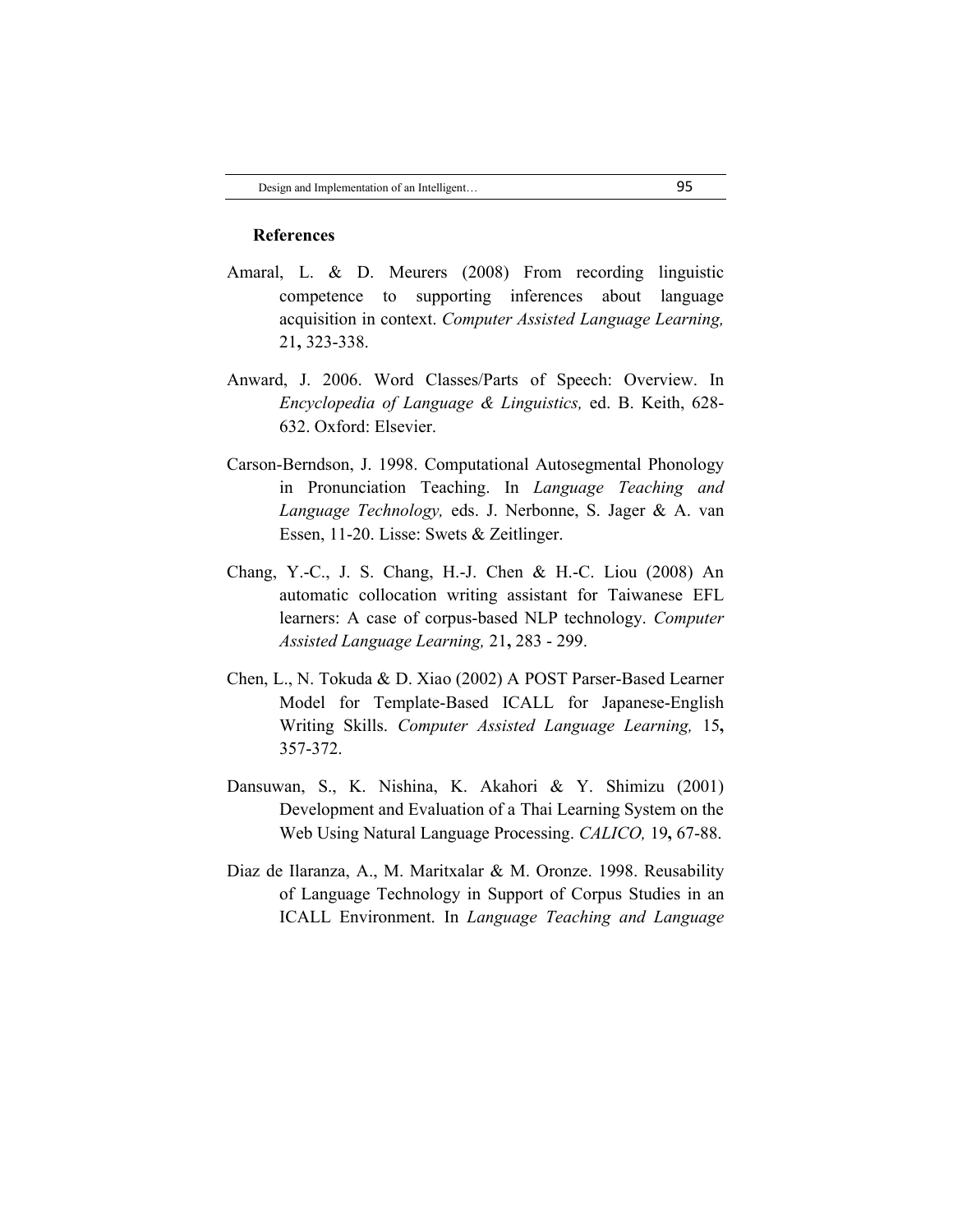*Technology,* eds. J. Nerbonne, S. Jager & A. van Essen, 149- 166. Lisse: Swets & Zeitlinger.

- Dickinson, M., S. Eom, Y. Kang, C. M. Lee & R. Sachs (2008) A balancing act: how can intelligent computer-generated feedback be provided in learner-to-learner interactions? *Computer Assisted Language Learning,* 21**,** 369-382.
- Foucou, P.-Y. & N. Kubler (1999) A Web-Based Language Learning Environment: General Architecture. *ReCALL,* 11**,** 31-39.
- Heift, T. & D. Nicholson (2000) Theoretical and practical considerations for Web-based Intelligent Language Tutoring Systems. *Intelligent Tutoring Systems, Proceedings,* 1839**,** 354-362.
- --- (2001) Web Delivery of Adaptive and Interactive Language Tutoring. *International Journal of Artificial Intelligence in Education,* 12**,** 310-325.
- Heift, T. & M. Shulze. 2007. *Errors and Intelligence in Computer-Assisted Language Learning:Parsers and Pedagogues*. Routledge.
- Hoeksma, J. 1985. *Categorial Morphology*.New York: Garland Publishing.
- Ilarraza, A. D. d., A. Maritxalar, M. Maritxalar & M. Oronze (1999) IDAZKIDE: an Intelligent CALL Environment for Second Language Acquisition. *ReCALL,* 11**,** 12-19.
- Koskiennemi, K. 1985. A General Two-Level Computational Model for Word-Form Recognition and Production. In *COLING-84*, 178-181.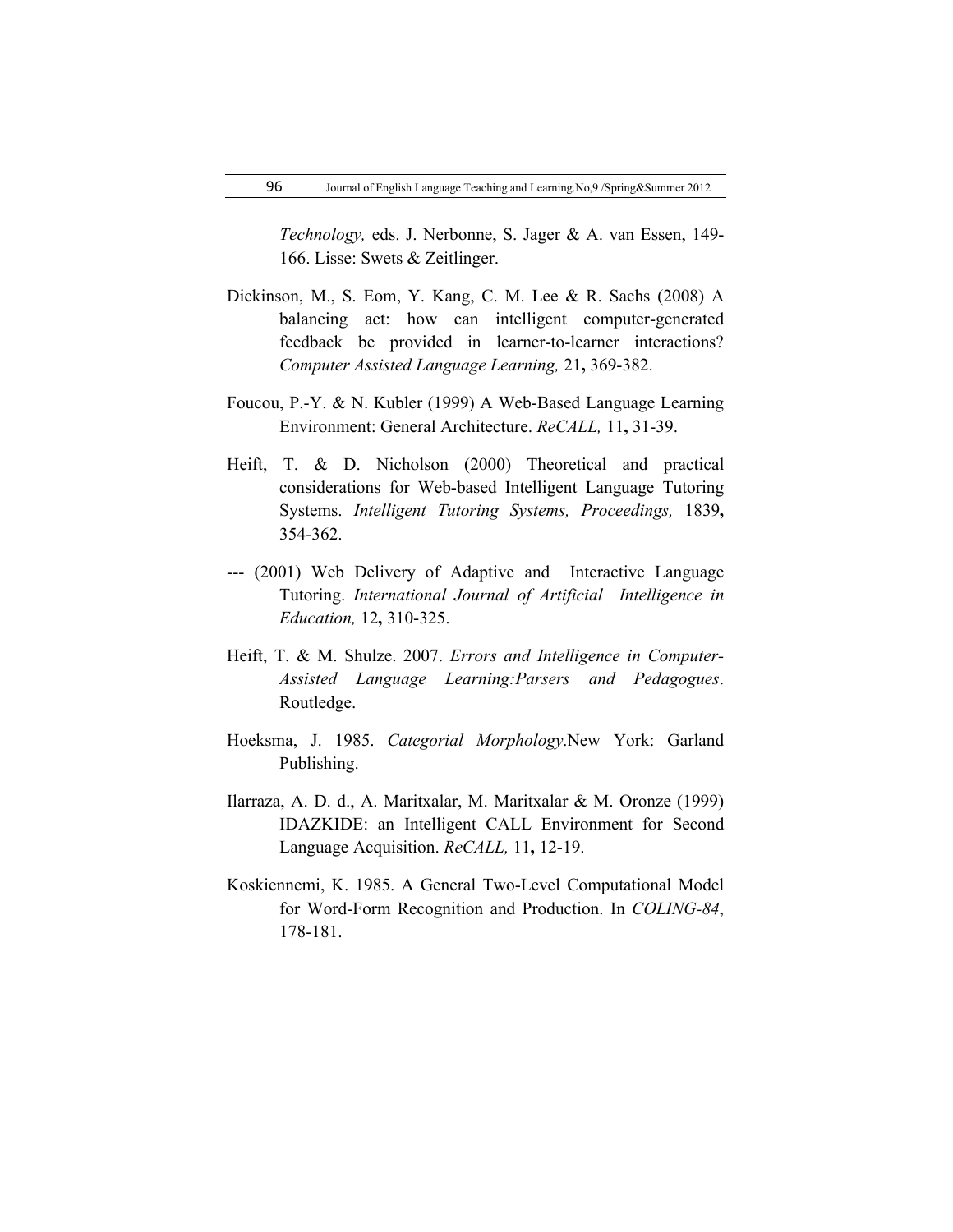- Levy, M. 1997. *Computer-Assisted Language Learning. Context and Conceptualization*.Clarendon: Oxford.
- Matthews, C. (1993) Grammar Frameworks in Intelligent CALL. *CALICO,* 11**,** 5-27.
- McGee Wood, M. 1993. *Categorial Grammar*.London: Routledge.
- Menzel, W. & I. Schroder (1999) Error Diagnosis for Language Learning Systems. *ReCALL,* 11**,** 20-30.
- Mirzaeian, V. R. 2005. *Beneral English for University Students*.Arak: Fath Danesh Publications.
- ---. 2007. *English for the Students of IT*.Tehran: Samt.
- ---. 2008. *An Introduction to Prolog and Persian Language Processing*.Tehran: Iran University of Science and Technology.
- ---. 2009. *English for the students of Management*.Tehran: Iran University of Science and Technology Press.
- Murphy, M., A. Kruger & Griesz. 1998. RECALL -- Towards a Knowledge-Based Approach to CALL. In *Language Teaching and Language Technology,* eds. J. Nerbonne, S. Jager & A. van Essen, 62-73. Lisse: Swets & Zeitlinger.
- Nerbonne, J., S. Jager & A. van Essen. 1998. Introduction. In *Language Teaching and Language Technology,* eds. J. Nerbonne, S. Jager & A. van Essen. Lisse: : Swets & Zeitlinger.
- Pollard, C. J. 1988. Categorial Grammar and Phrase Structure Grammar: An Excursion on the Syntax-Semantics Frontier. In *Categorial Grammars and Natural Language Strcutures,* eds.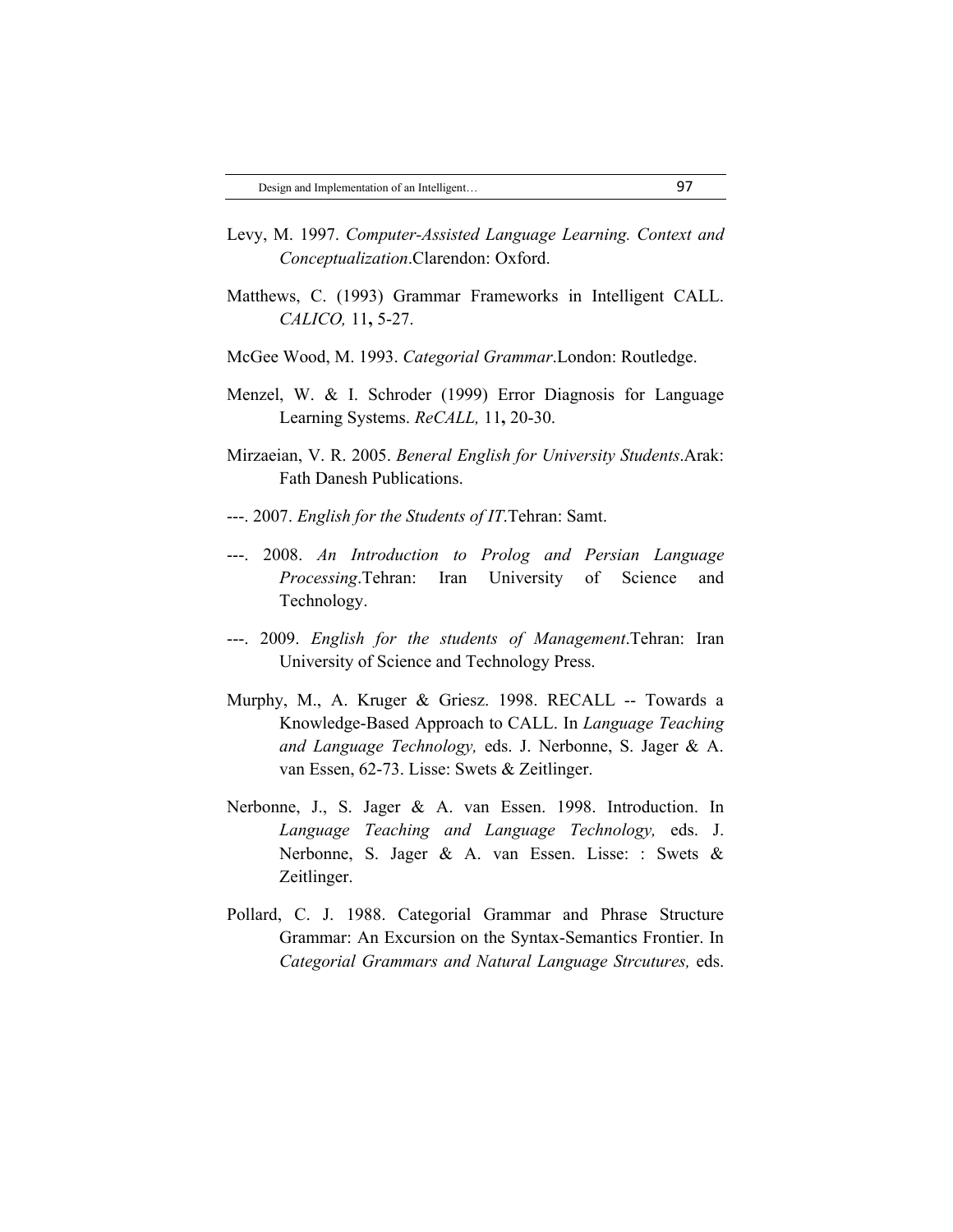R. T. Oehrle, E. Bach & D. Wheeler, 391-416. Dordrecht/Boston/Lancaster/Tokyo: D. Reidel Publishing Company.

- Schulze, M. (1998) Checking Grammar Teaching Grammar. *Computer Assisted Language Learning,* 11**,** 215-227.
- ---. 2001. Textana Grammar and Grammar Checking in Parser-Based CALL. In *Center for Computational Linguistics*, 323. Manchester: UMIST.
- --- (2008) Interfaces in Intelligent CALL. *Computer Assisted Language Learning,* 21**,** 301 - 303.
- Shaalan, K. F. (2005) An Intelligent Computer Assisted Language Learning System for Arabic Learners. *Computer Assisted Language Learning,* 18**,** 81 - 109.
- Skrelin, P. & N. Volskaja. 1998. The Application of new Technologies in the Development of Education Programs. In *Language Teaching and Language Technology,* eds. J. Nerbonne, S. Jager & A. van Essen. Lisse: Swets & Zeitlinger.
- Steedman, M. (1985) Dependency and Coordination in the Grammar of Dutch and Enlgish. *Language,* 61**,** 523-568.
- Tschichold, C. (1999) Intelligent Grammar Checking for CALL. *ReCALL,* 11**,** 5-11.
- Visser, H. (1999) CALLex: a CALL Game to Study Lexical Relationships Based on a Semantic Database. *ReCALL,* 11**,** 50- 56.
- Witt, S. & S. Young. 1998. Computer-Assisted Pronunciation Teaching Based on Automatic Speech Recognition. In